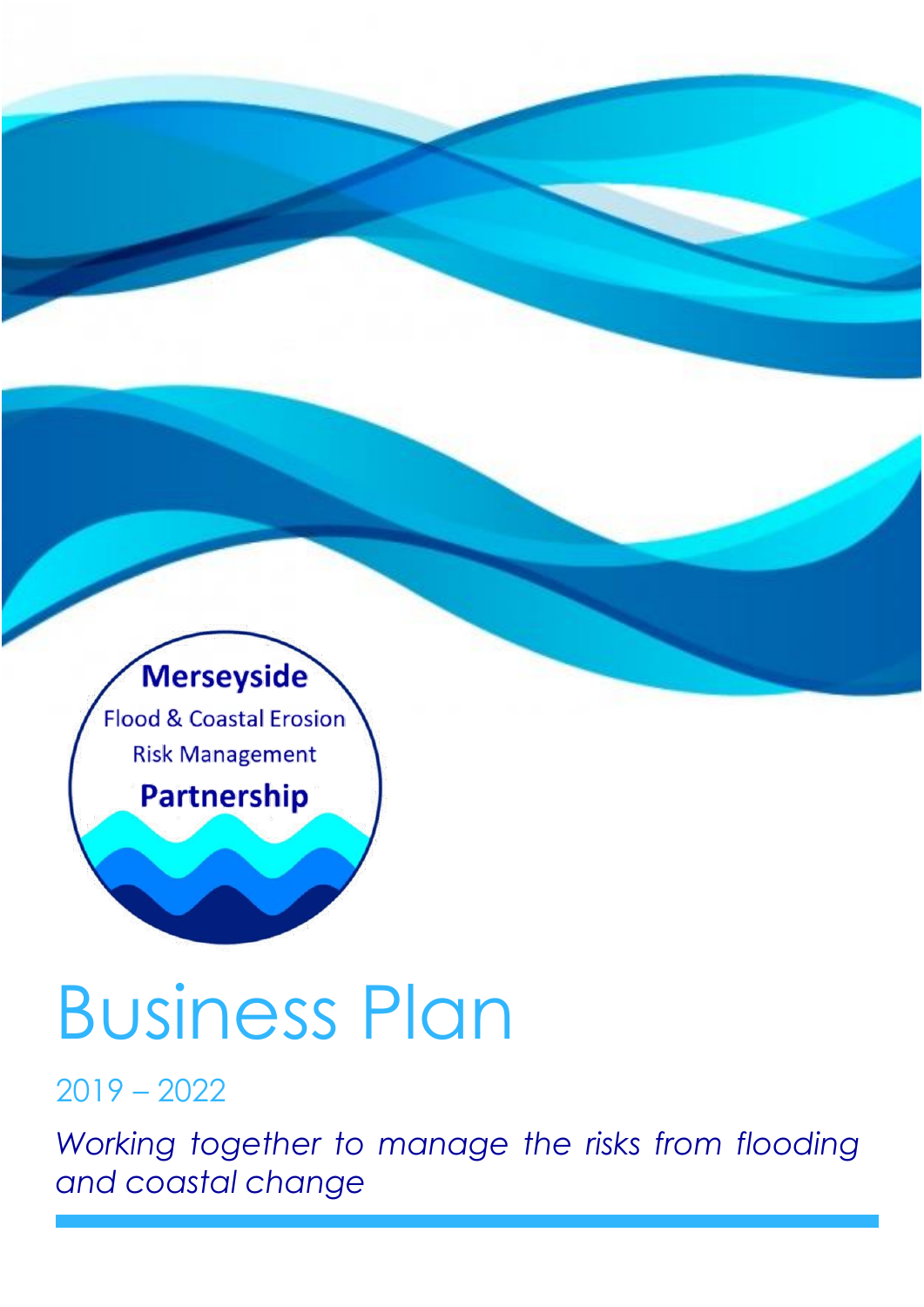#### **Version 1 – June 2019**

*A light touch review of this Business Plan will be undertaken in 2020 to take account of the new National Flood and Coastal Erosion Risk Management Strategy.* 

#### **Published by:**

Merseyside Flood & Coastal Erosion Risk Management Partnership Hamilton Building Conway Street Birkenhead Wirral CH41 4FD

#### **Website:** [The Flood Hub](https://thefloodhub.co.uk/your-local-area/merseyside/)

*This website is an online resource which has been funded by the North West Regional Flood and Coastal Committee as a one stop shop for flood advice and information across the North West. It includes more detail about the Partnership as well as tools to support local flood resilience and information to support planning for flood appropriate development.* 

© Merseyside Flood & Coastal Erosion Risk Management Partnership 2019

All rights reserved. This document may be reproduced with prior permission.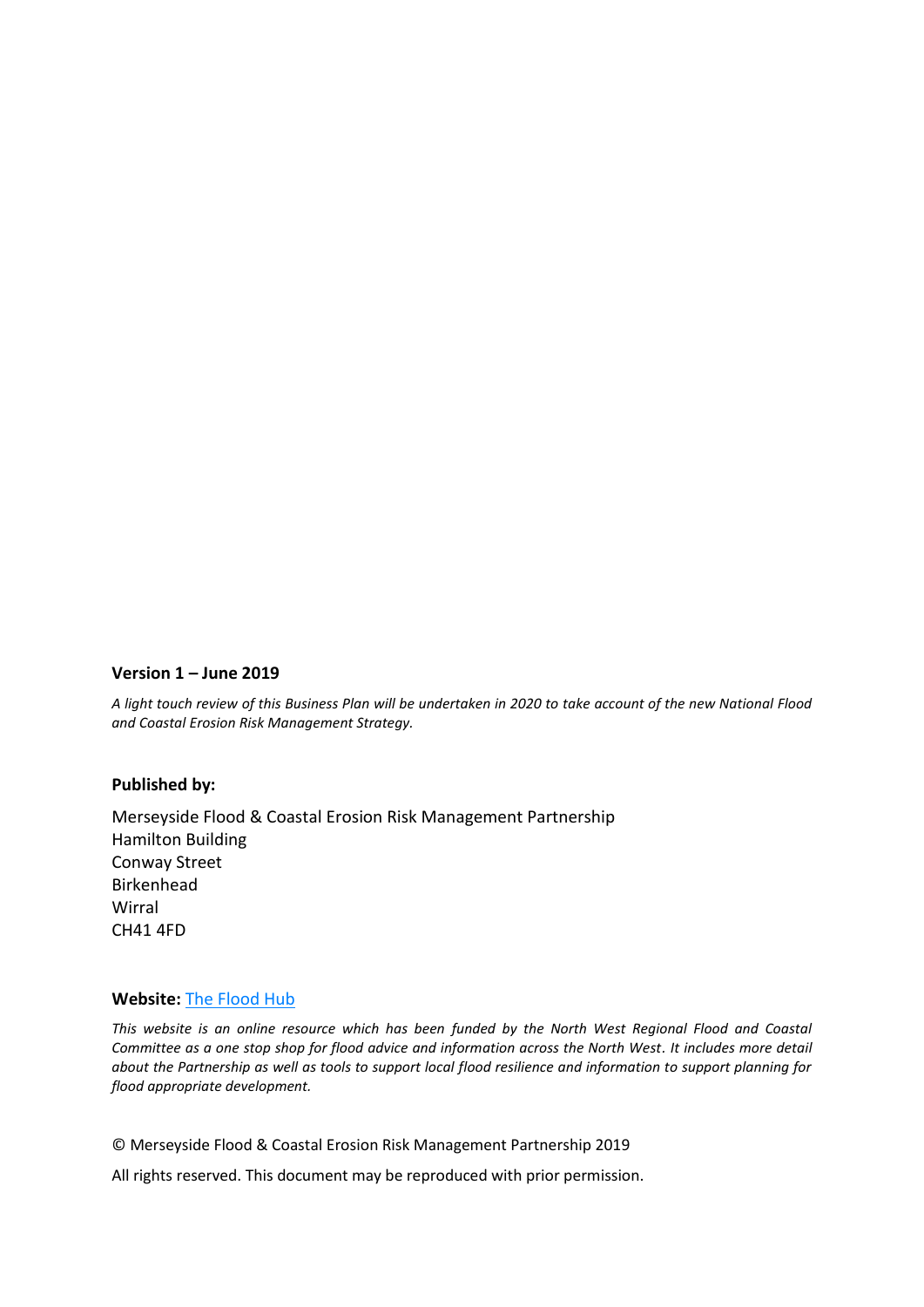# FOREWORD

#### *BY COUNCILLOR PATRICK MCKINLEY, PARTNERSHIP CHAIR*

#### **A WARM WELCOME TO THE MERSEYSIDE FLOOD AND COASTAL EROSION RISK MANAGEMENT (FCERM) PARTNERSHIP**

As partners and together as a Partnership we play an important role in helping to better protect our communities from flooding and coastal erosion and, ultimately, are responsible for delivering our Business Plan.

Our partnership is a collective grouping of the main authorities who manage flood and coastal erosion risks in Merseyside. We come together to take an overview of flood and coastal erosion risk management across Merseyside, to identify priorities and steer the use of our resources, to vote on changes to the Local Levy, and to support investment which is good value for money and benefits our communities.

We also work closely with the Mersey Rivers Trust in supporting the delivery of catchment scale environmental benefits and, increasingly, we're working with the Liverpool City Region Combined Authority to understand how we can work together to deliver flood and coastal improvements to strategic agendas.

This Business Plan focus our attention on our immediate priorities and identifies specific actions that we need to take to support enabling flood prepared communities that are increasingly resilient to the risk of flooding and coastal erosion in the immediate future.



### COUNCILLOR PATRICK MCKINLEY

*Chair of Merseyside Strategic FCERM Partnership*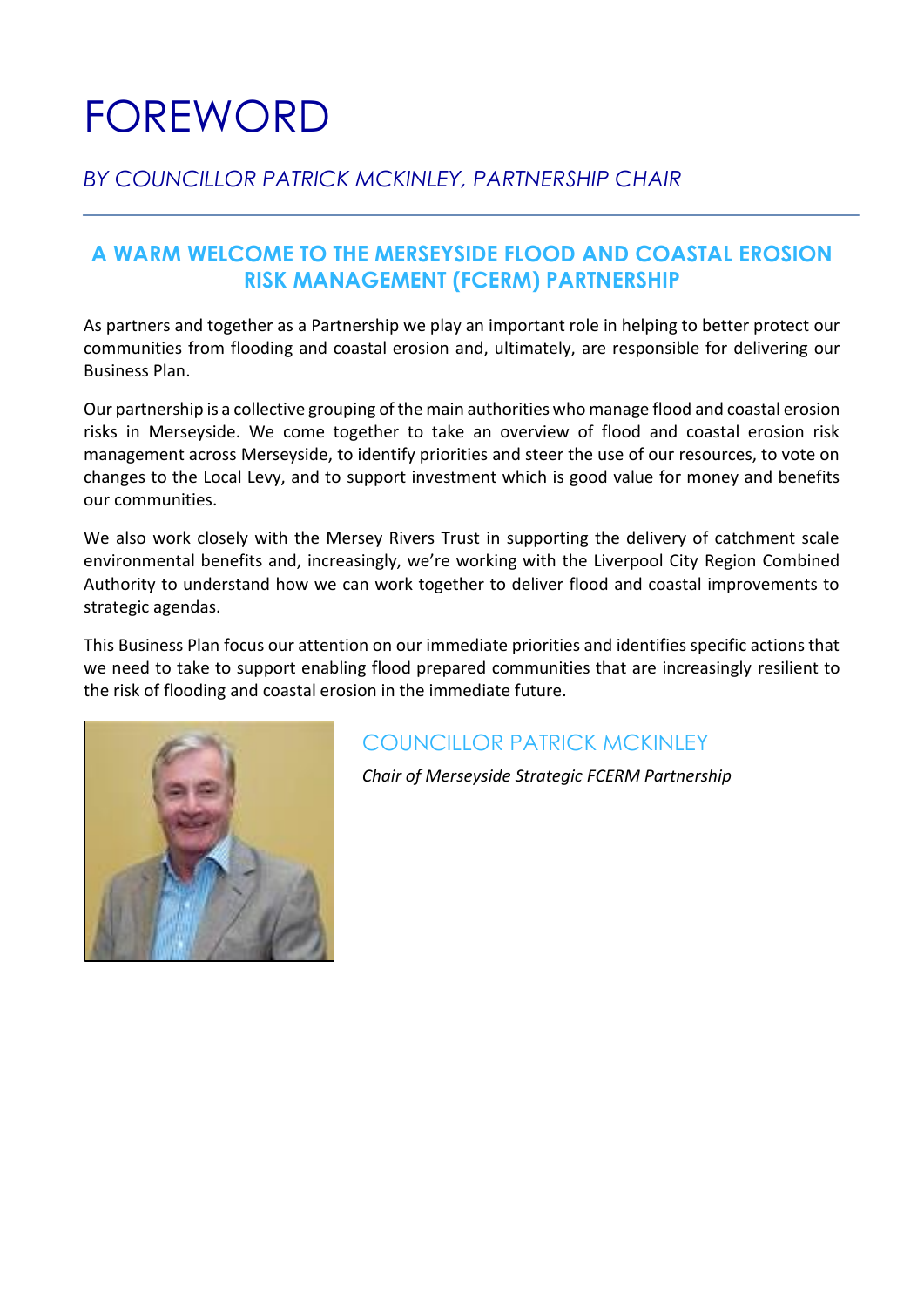# **CONTENTS**

| 1. Who We Are & What We Do1                |  |
|--------------------------------------------|--|
|                                            |  |
|                                            |  |
|                                            |  |
| 5. Action Plan & Monitoring Our Delivery24 |  |
| Appendix A: Action Plan 2019 - 202225      |  |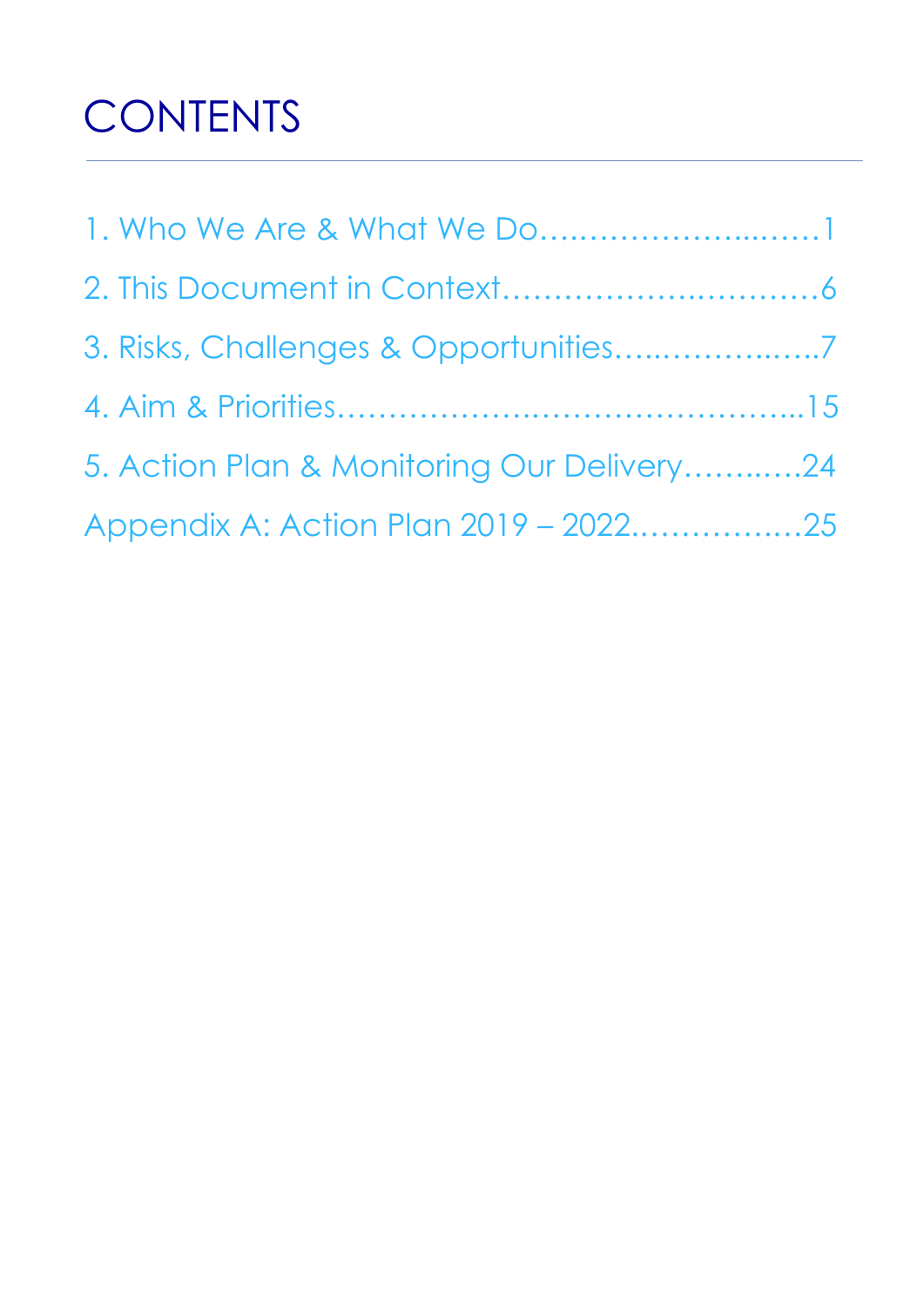# 1. WHO WE ARE & WHAT WE DO

#### *WHERE DO WE 'FIT IN'?*

#### WITHIN THE NORTH WEST – "THE BIGGER PICTURE"

The [Merseyside Flood and Coastal Erosion Risk Management \(FCERM\)](https://thefloodhub.co.uk/your-local-area/merseyside/) Partnership is one five subregional FCERM Partnerships in the North West, alongside the Cumbria, Lancashire, Greater Manchester and Cheshire Mid-Mersey FCERM Partnerships. The North West and North Wales Coastal Group which, although it operates under slightly different legislation and governance rules, effectively forms a sixth Partnership Group.

These sub-regional partnerships were created by the [North West Regional Flood and Coastal](https://thefloodhub.co.uk/about-us/#section-2)  [Committee](https://thefloodhub.co.uk/about-us/#section-2) (RFCC) to support the local governance of flood and water management and of coastal processes.

The North West RFCC is one of [twelve RFCCs in England](https://www.gov.uk/government/publications/regional-flood-and-coastal-committees-map) which govern flood and coastal erosion risk management. RFCCs were established under the [Flood and Water Management Act 2010](https://www.legislation.gov.uk/ukpga/2010/29/contents) to bring together the authorities responsible for managing flood and coastal erosion risks. The North West RFCC has its own Business Plan which provides more information about the Committee and its work. You can download this from [The Flood Hub.](https://thefloodhub.co.uk/)



**Figure 1:** Structure of flood and coastal governance in the North West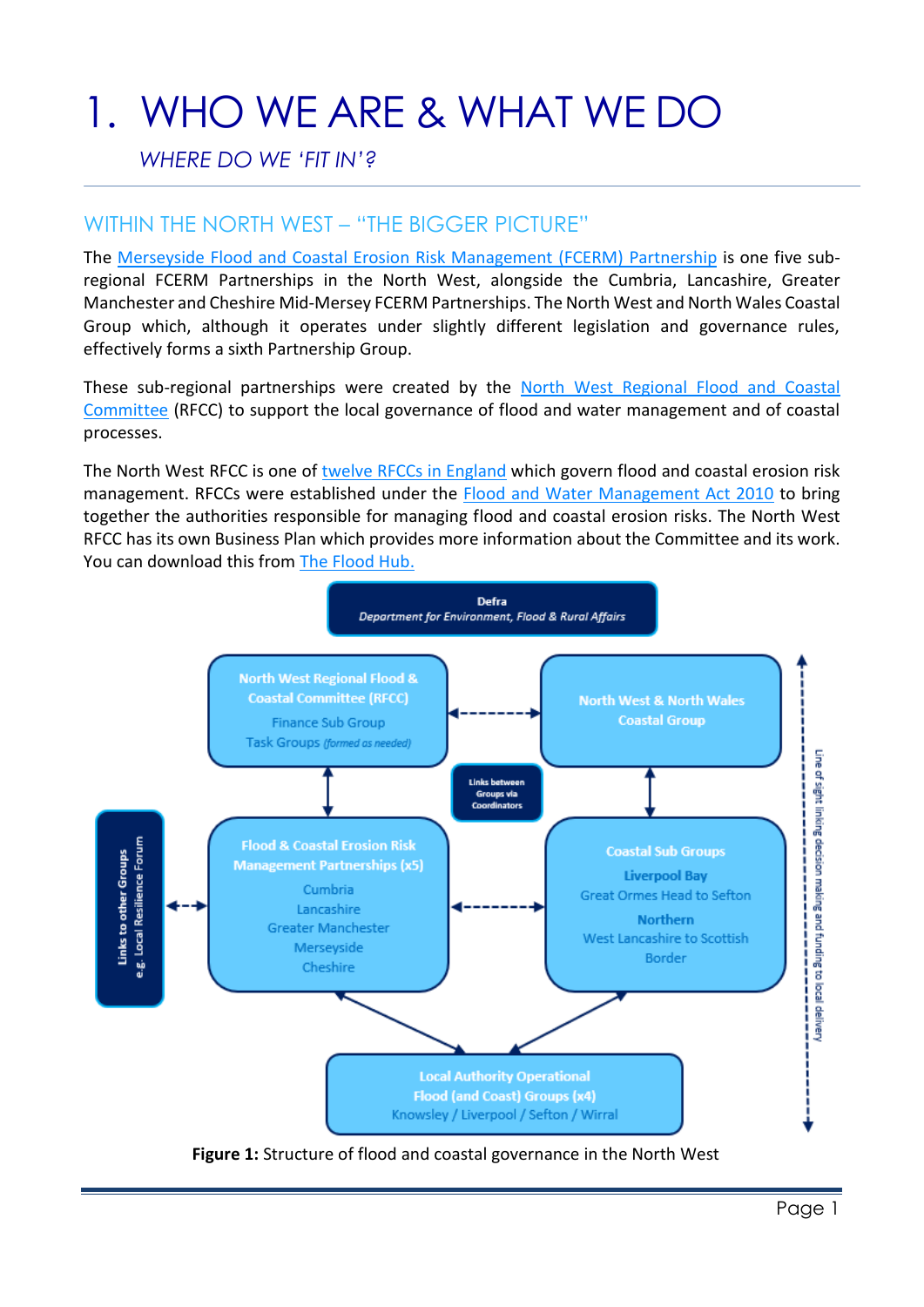Two Councillors represent our Partnership at the North West RFCC and their role is to ensure Merseyside's voice is heard so that our needs can be balanced alongside those of the other subregional partnerships, as well asin the context of national investment requirements. They also ensure that Merseyside influences the regional priorities of the Committee and its investment of Local Levy. Specifically, the role of our Councillors at the RFCC involves:

- Reporting on our delivery of statutory flood and water management duties in Merseyside
- Provide scrutiny, support and consent to schemes within the FCERM Investment Programme
- Provide local democratic input
- Participate in voting for changes to Local Levy raised by the Committee
- Identify and share good practice of local flood and coastal erosion risk management

Councillors are supported at the Committee by the Merseyside Flood Risk Coordinator, whose role it is to facilitate the governance of flood and coastal erosion risk management within Merseyside, across other sub-regional partnerships and up to the North West RFCC.

#### WITHIN MERSEYSIDE – "AT A SUB-REGIONAL LEVEL"

The Merseyside FCERM Partnership is a collective of 'risk management authorities' who, together with the Mersey Rivers Trust and Liverpool City Region Combined Authority, share a commitment to manage and reduce flood and coastal erosion risks in our area.

'Risk management authorities' are those with responsibilities for managing flood and coastal erosion risks under the Flood and Water Management Act 2010. These are the Environment Agency with a strategic overview, our Councils who lead on local flood risk management and on managing flood risks on our adopted highways, and United Utilities and Dŵr Cymru / Welsh Water (for a small section of Wirral) as the water and sewerage companies.

Wirral Council and Sefton Council are also Coast Protection Authorities (CPAs) who, under the Coast Protection Act 1949, have the power to carry out any necessary or expedient coast protection work for the protection of any land in its area from erosion or encroachment by the sea.

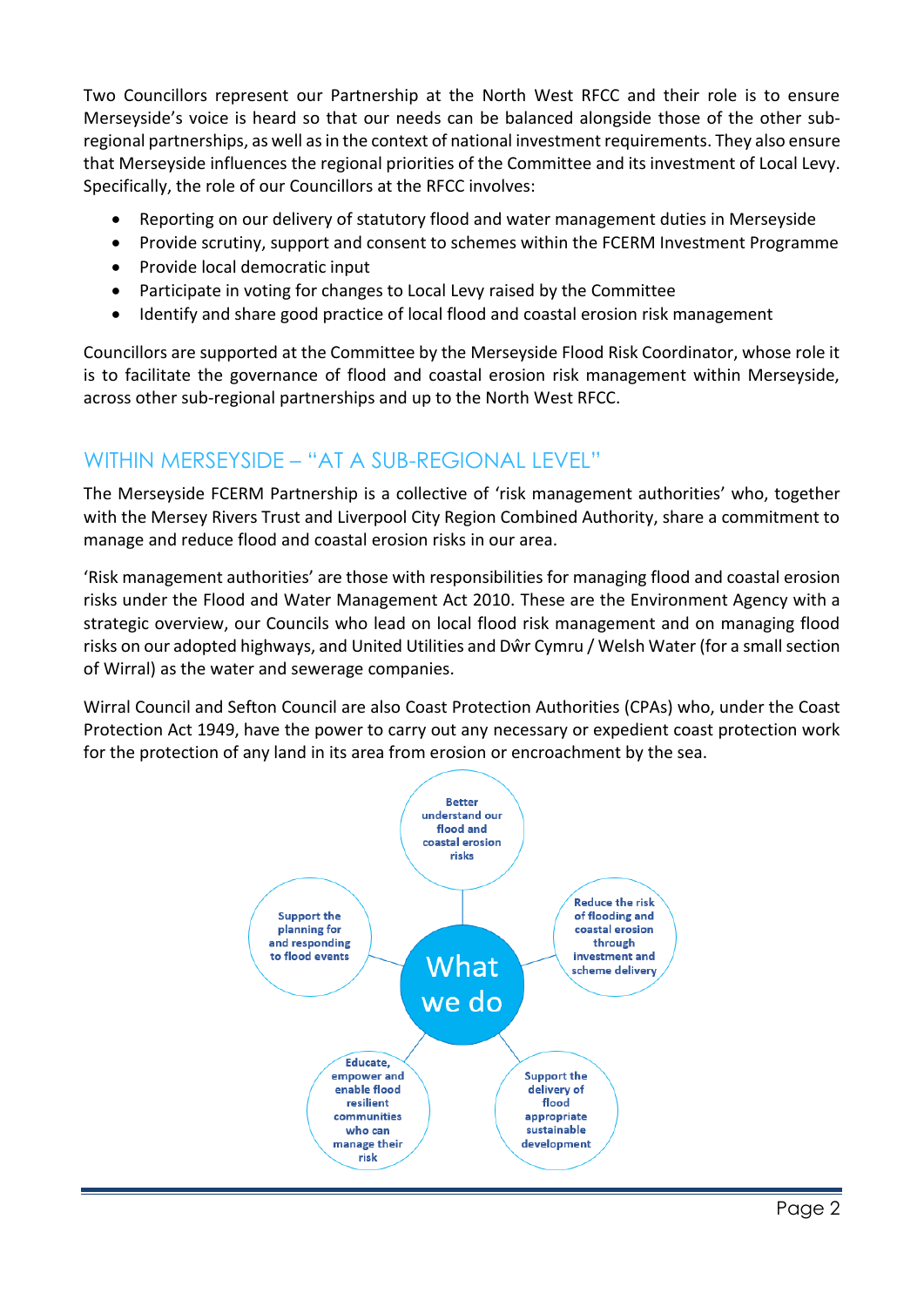The Partnership takes an overview of flood and coastal erosion risk management across Merseyside to identify priorities and steer the use of our resources, to vote on changes to the Local Levy, and to support investment which is good value for money and benefits our communities.

We also work closely with the Mersey Rivers Trust in supporting the delivery of catchment scale water and other environmental benefits and, increasingly, we're working with the Liverpool City Region Combined Authority to understand how we can work together to deliver flood and coastal improvements to strategic agendas.

| <b>Environment Agency</b>                              | <b>Lead Local Flood</b>                                  | <b>Highway Authority (the</b>                          | <b>United Utilities / Welsh</b>                     |
|--------------------------------------------------------|----------------------------------------------------------|--------------------------------------------------------|-----------------------------------------------------|
|                                                        | <b>Authority (the Council)</b>                           | <b>Council)</b>                                        | <b>Water</b>                                        |
| Strategic overview of flood                            | Lead the partnership                                     | Responsible for managing                               | Responsible for managing                            |
| and coastal erosion risk                               | coordination and                                         | flood risk to and from the                             | flood risk from their                               |
| management in England                                  | cooperation in relation to                               | adopted highway                                        | adopted sewer network                               |
|                                                        | local flood risk                                         |                                                        |                                                     |
| Responsible for managing<br>flood risk from rivers and | management                                               | Emergency responder to                                 | NOT a statutory consultee                           |
|                                                        |                                                          | flooding on the adopted                                | on planning applications                            |
| the sea                                                | Responsible for managing<br>'local' flood risk; flooding | highway, and plays a lead<br>in emergency planning and |                                                     |
| Statutory consultee for                                | from surface water,                                      | recovery                                               | Emergency responder to<br>flooding from their sewer |
| planning applications in                               | groundwater and from                                     |                                                        | network                                             |
| Flood Zones 2 and 3                                    | ordinary watercourses                                    |                                                        |                                                     |
|                                                        |                                                          |                                                        |                                                     |
| Permitting authority for                               | Prepare and maintain a                                   |                                                        |                                                     |
| works to Main Rivers                                   | strategy for local flood risk                            |                                                        |                                                     |
|                                                        | management in their area                                 |                                                        |                                                     |
| Powers to undertake works                              |                                                          |                                                        |                                                     |
| on main rivers                                         | Statutory consultee on                                   |                                                        |                                                     |
|                                                        | major development with                                   |                                                        |                                                     |
| Emergency responder to                                 | surface water implications                               |                                                        |                                                     |
| flooding from rivers and the                           |                                                          |                                                        |                                                     |
| sea                                                    | Consenting and                                           |                                                        |                                                     |
|                                                        | enforcement authority for                                |                                                        |                                                     |
|                                                        | works to ordinary                                        |                                                        |                                                     |
|                                                        | watercourses                                             |                                                        |                                                     |
|                                                        | Maintain a register of                                   |                                                        |                                                     |
|                                                        | flood risk assets                                        |                                                        |                                                     |
|                                                        |                                                          |                                                        |                                                     |
|                                                        | Duty to investigate                                      |                                                        |                                                     |
|                                                        | flooding incidents                                       |                                                        |                                                     |
|                                                        |                                                          |                                                        |                                                     |
|                                                        | Powers to designate                                      |                                                        |                                                     |
|                                                        | structure and features that                              |                                                        |                                                     |
|                                                        | affect flooding or coastal<br>erosion                    |                                                        |                                                     |
|                                                        |                                                          |                                                        |                                                     |
|                                                        | NOT an emergency                                         |                                                        |                                                     |
|                                                        | responder                                                |                                                        |                                                     |
|                                                        |                                                          |                                                        |                                                     |

**Table 1:** Role and responsibilities of Risk Management Authorities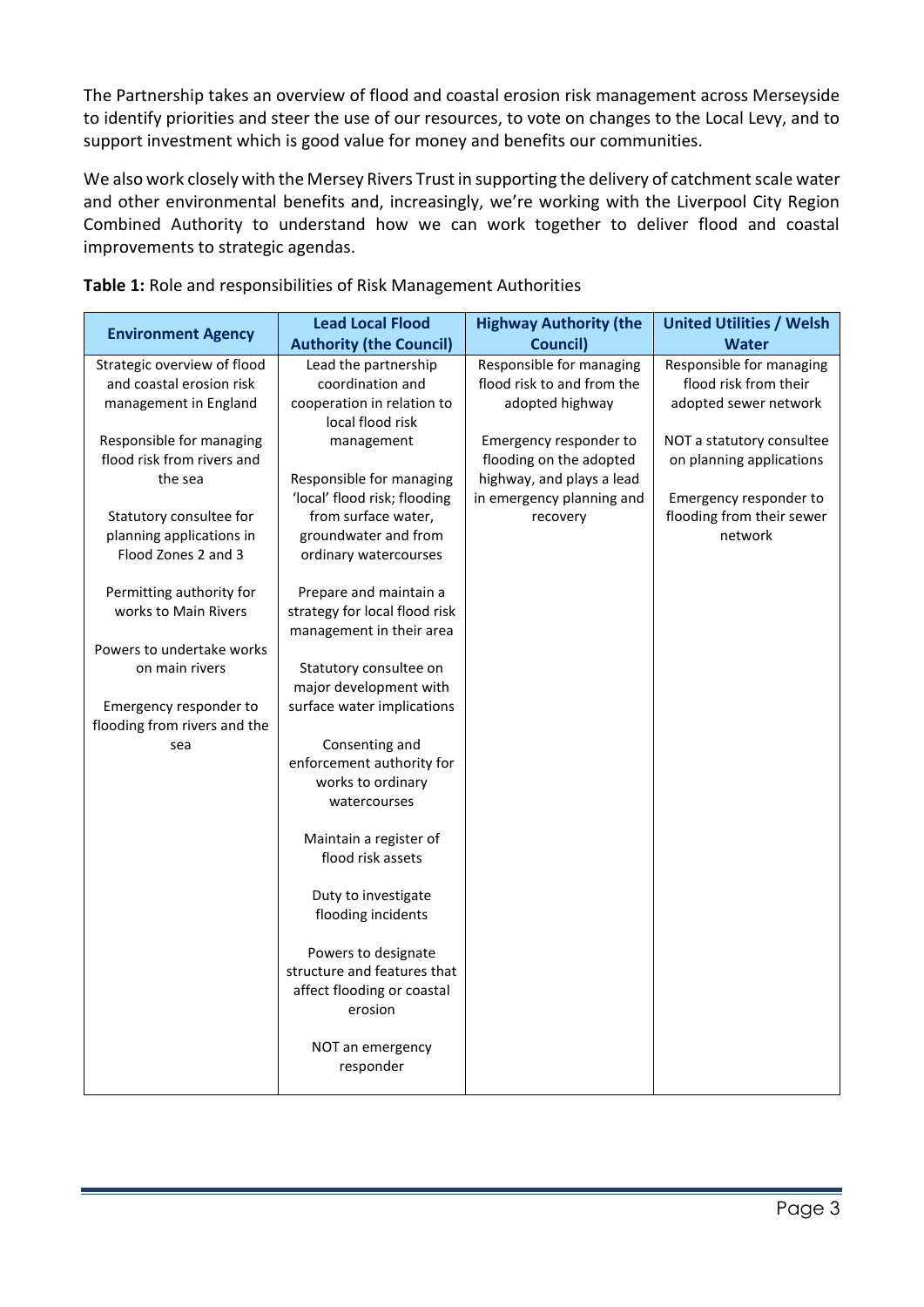#### The Partnership operates at two levels:



#### WORKING IN PARTNERSHIP & AS A PARTNERSHIP

Both as a Partnership and as flood risk management authorities, we actively take a partnership working approach, aiming to collectively do our best for our communities across Merseyside. To support this, we have agreed key principles that guide how we work together both as partners and as a Partnership.



**Merseyside FCERM** 

Merseyside FCERN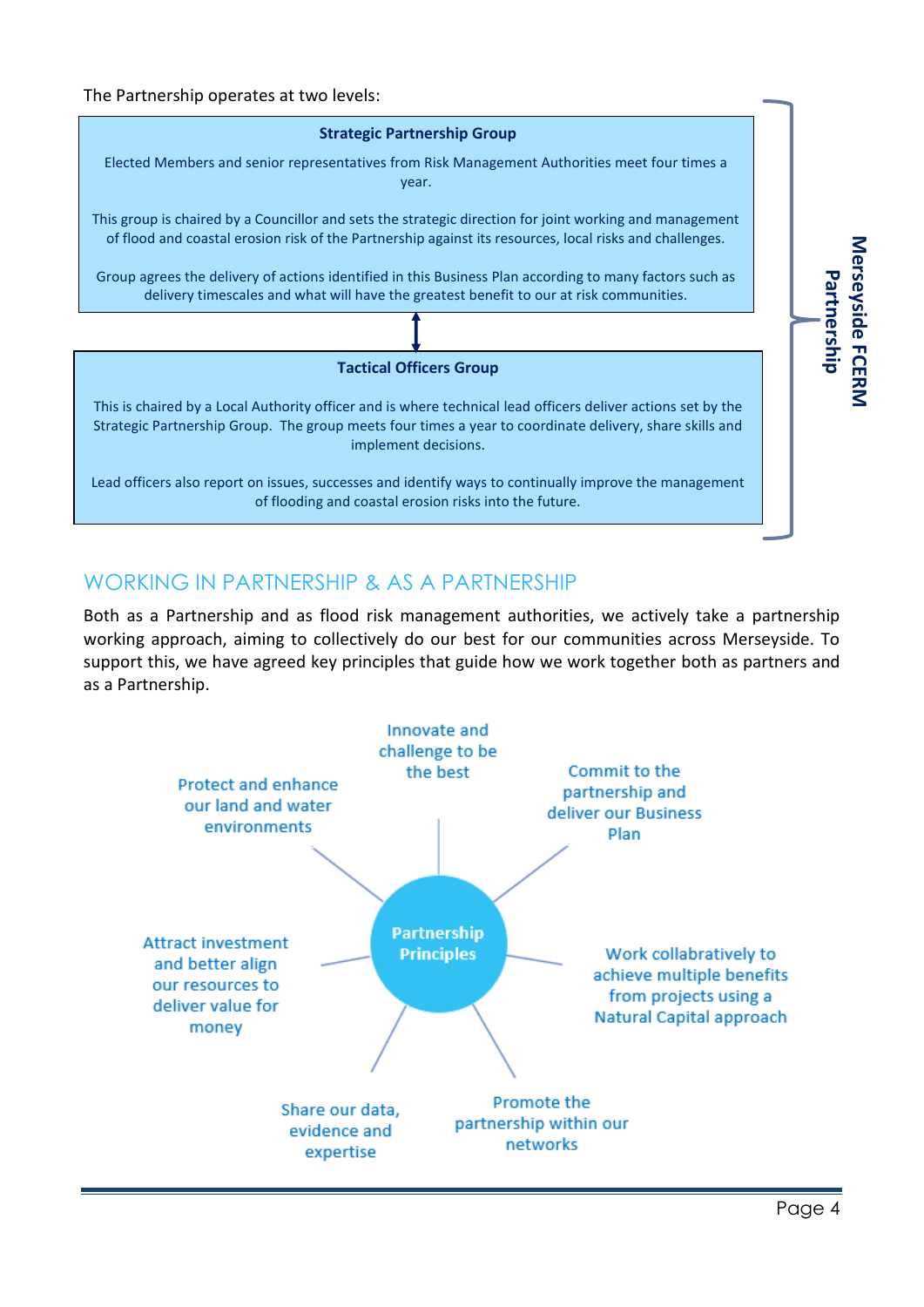There is an increasing appreciation for the interconnectedness and multiple benefits that measures to manage flood and coastal risk management can bring to the wider environment, development, and community resilience.

This diagram shows the core partners which make up our Partnership and a wider group of partners and other partnerships with who we work with to achieve mutually beneficial outcomes.

We also welcome and support new partners in integrating flood and coastal erosion risk management with their agendas as a means to helping them and us achieve our goals, together delivering more benefits, more efficiently and effectively for our communities.

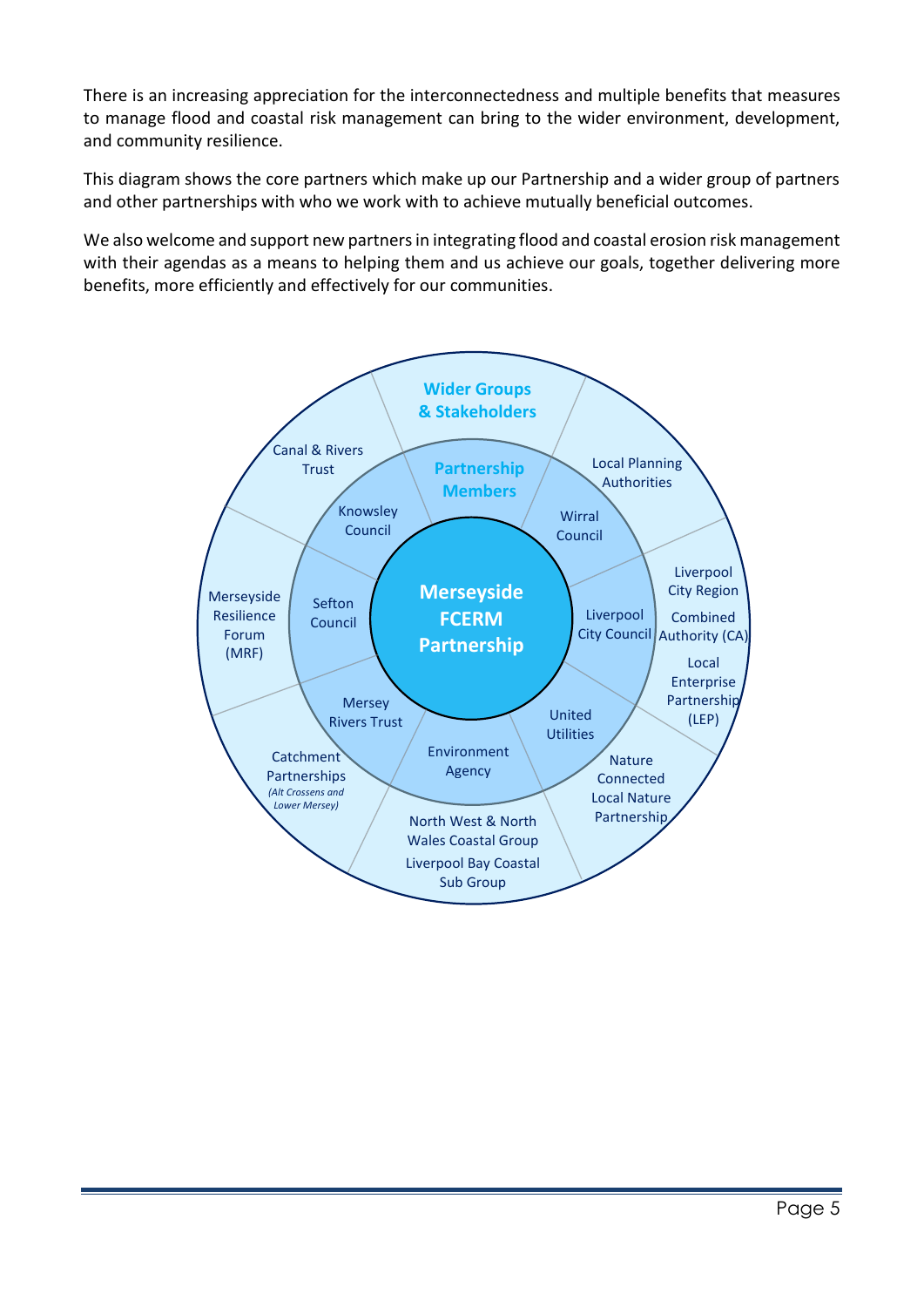# 2. THIS DOCUMENT IN CONTEXT

#### *WHAT IS THE PURPOSE OF OUR BUSINESS PLAN?*

The purpose of this Business Plan is to set out the key risks and challenges facing Merseyside in relation to flooding and coastal change, and consequently, the priorities the Partnership intends to focus on and address through action in the short term – the next three years. Through the Business Plan we will:

- Prioritise our resources in a way that responds to local risks, challenges and needs
- Maximise opportunities to attract investment and involvement from wider stakeholders
- Increase awareness of flood and coastal erosion risks
- Work together to deliver multiple benefits to maximise outcomes wherever possible

The long term goals and ambitions for resilience to flooding and coastal change in our changing climate will be provided by the National Flood and Coastal Erosion Risk Management (FCERM) Strategy for England, currently being developed, and Lead Local Flood Authority's Local Flood Risk Management Strategies. Both are reviewed on a 6-yearly cycle.

The priorities and actions in this Business Plan also align with the developing direction for the environment as a whole, set out in the Government's 25 Year Environment Plan, and with the direction of the North West RFCC's Business Plan so we have a line of sight from how our local needs and priorities fit with those at a national and regional level.

Future reviews of the Business Plan may reflect the structure and themes within the new National FCERM Strategy more closely and our priorities will evolve accordingly.

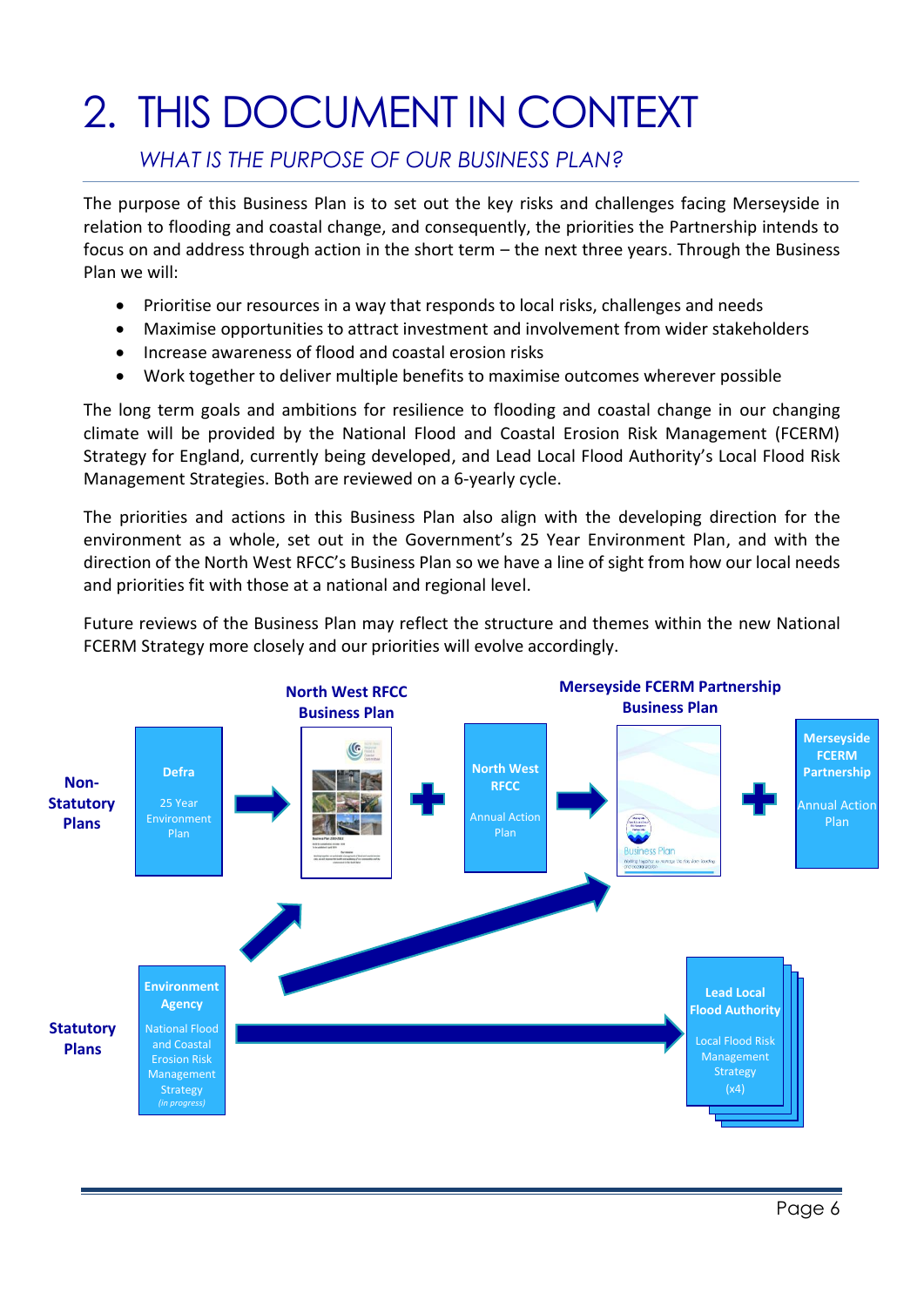# **3. RISKS, CHALLENGES & OPPORTUNITIES**

#### *WHAT DO WE HAVE TO MANAGE AND OVERCOME?*

Our Partnership faces several key risks, including:

- Increasing flood and coastal erosion risks as a result of climate change
- Predominant surface water flood risk
- Ageing drainage infrastructure
- Rising groundwater levels
- Management of our coastline into the future

The risks we face are made more complex by a number of challenges, principally:

- Social deprivation in highly populated urban areas which can lead to lower uptake of flood insurance in at risk areas
- Long term sustainability of the Alt Crossens pumped river catchment
- Engaging effectively with diverse communities and the wider public to raise awareness of and resilience to flood and coastal risks
- Poor water quality of our watercourses
- Limited resources, particularly staffing levels in Local Authorities

There are also opportunities which we are keen to explore and maximise, including:

- A new regional governance in the form of the Liverpool City Region Combined Authority
- The delivery of multiple benefits from flood and coastal schemes

### INCREASING FLOOD AND COASTAL EROSION RISKS AS A RESULT OF CLIMATE CHANGE

Our understanding of the likely impacts of climate change on river flows, rainfall and coastal change has developed with technological advances in climate scenario modelling. The [UK Climate Projections](https://www.metoffice.gov.uk/research/collaboration/ukcp)  [2018 \(UKCP18\)](https://www.metoffice.gov.uk/research/collaboration/ukcp) were released in November 2018 and illustrate a range of future climate scenarios until 2100. In relation to managing the risk of flooding and coastal erosion:

- Sea levels are projected to rise over the 21st century and beyond under all emission scenarios, meaning we can expect to see an increase in both the frequency and magnitude of extreme water levels around the UK coastline.
- Average summer rainfall could decrease by up to 47% by 2070, while there could be up to 35% more precipitation in winter. What rainfall does occur will be more intense over a shorter duration, which could lead to an increase in surface water flood risk.

UKCP18 can be used as a tool to guide decision-making and boost resilience – whether that's through increasing flood defences, designing new infrastructure or adjusting ways of farming and land management for drier summers. It will also help us at a local level to feed into future development plans to ensure they take account of and are resilient to flood and coastal erosion risks.

Merseyside Local Authorities and the Liverpool City Region Combined Authority have declared a [climate emergency](https://campaigncc.org/climateemergency.shtml) committing to taking action to reduce carbon emissions, raise awareness about climate change and mobilise change through local action. Find out more [here.](https://www.climateemergency.uk/)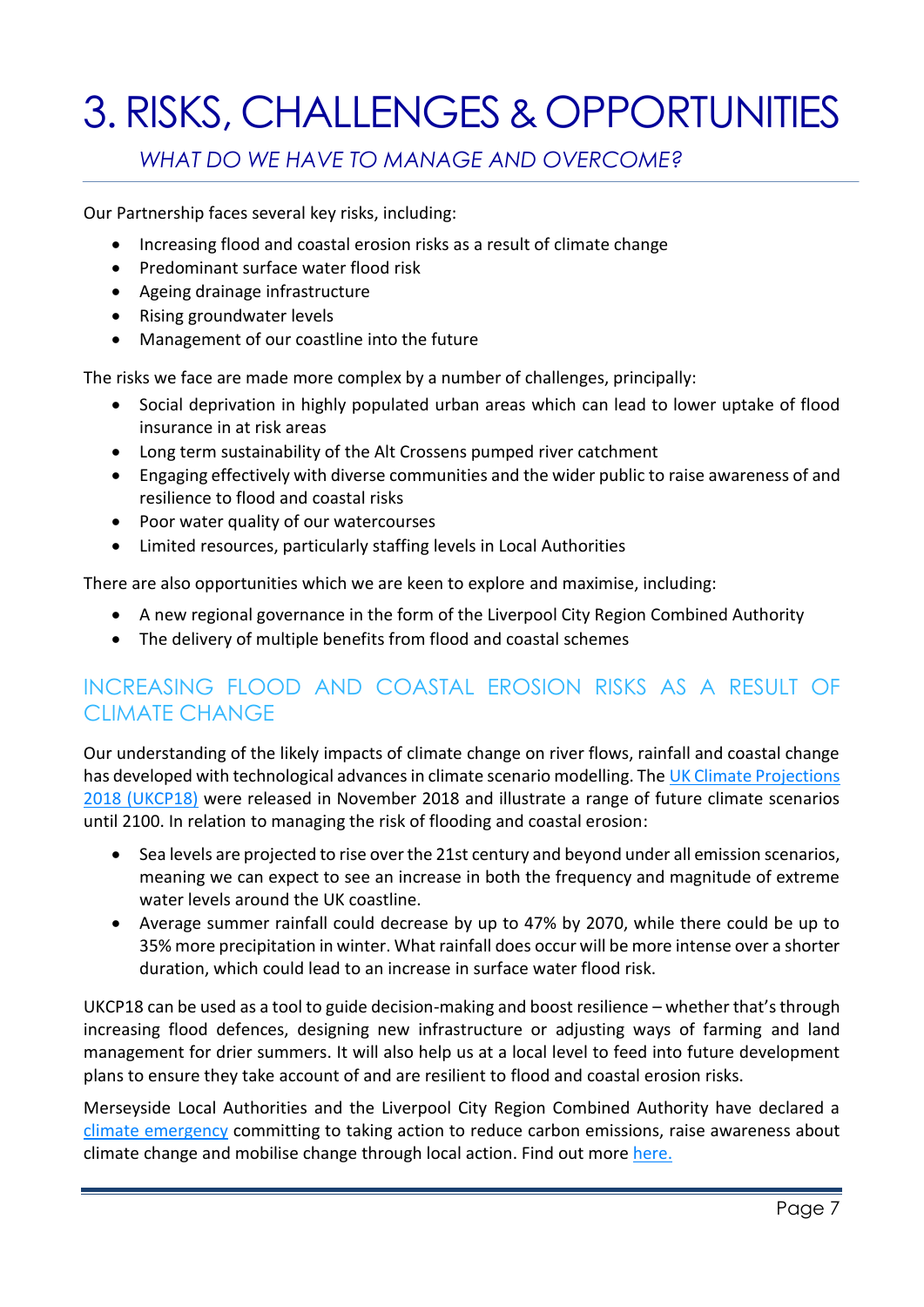#### PREDOMINANT SURFACE WATER FLOOD RISK

Surface water flooding from short, intense storms can occur in urban areas and along our highways when drains are overloaded by the sheer amount of rainfall and/or runoff.

Sefton has the highest number of properties at high risk of surface water flooding both in Merseyside and in the North West, largely as a result of its urban areas generating surface water flows, flat topography meaning the water isn't easily moved away and the presence of sea defences.

The figures in Table 2 are 'with defences'. Those for rivers and the sea would be much higher were it not for these defences, especially in Wirral and Sefton. This underlines the importance of maintaining flood and coastal assets and periodically upgrading them.



**Figure 2:** Surface water flooding in Childwall, Liverpool

| <b>Local Authority</b>  | Total             | <b>Total</b><br><b>Properties</b> |                       | <b>Properties at</b><br><b>Surface Water Flood Risk</b> |                                |                       | <b>Properties at</b><br><b>River and Sea Flood Risk</b> |                         |
|-------------------------|-------------------|-----------------------------------|-----------------------|---------------------------------------------------------|--------------------------------|-----------------------|---------------------------------------------------------|-------------------------|
| Area                    | <b>Properties</b> | at Flood<br><b>Risk</b>           | Low<br>0.1%<br>chance | <b>Medium</b><br>1%<br>chance                           | <b>High</b><br>3.33%<br>chance | Low<br>0.1%<br>chance | <b>Medium</b><br>1%<br>chance                           | High<br>3.33%<br>chance |
| Knowsley                | 67,120            | 8,096                             | 5,915                 | 1,196                                                   | 306                            | 96                    | 453                                                     | 130                     |
| Liverpool*              | 223,004           | 28,856                            | 22,805                | 3,556                                                   | 846                            | 1,364                 | 65                                                      | 220                     |
| Sefton*                 | 129,669           | 81,321                            | 43,860                | 21,790                                                  | 12,465                         | 3,076                 | 89                                                      | 41                      |
| Wirral                  | 152,064           | 18,619                            | 13,550                | 2,898                                                   | 987                            | 853                   | 322                                                     | 9                       |
| <b>Merseyside Total</b> | 573,782           | 136,892                           | 86,130                | 29,440                                                  | 14,604                         | 5,389                 | 929                                                     | 400                     |

#### **Table 2:** Flood Risks in Merseyside

#### *Data Sources:*

*Surface Water: North West Surface Water Property Count Dataset based on National Receptor Database 2011 [July 2019] Rivers and Sea: North West Flood Risk Management Plan [2015]*

#### *Note:*

- *'Properties' includes both residential and non-residential property.*
- *\* Liverpool City Council and Sefton Council have benefited from additional local modelling of surface water flood risk, with support from United Utilities and the Environment Agency. Outputs from that work are not shown in Table 2.*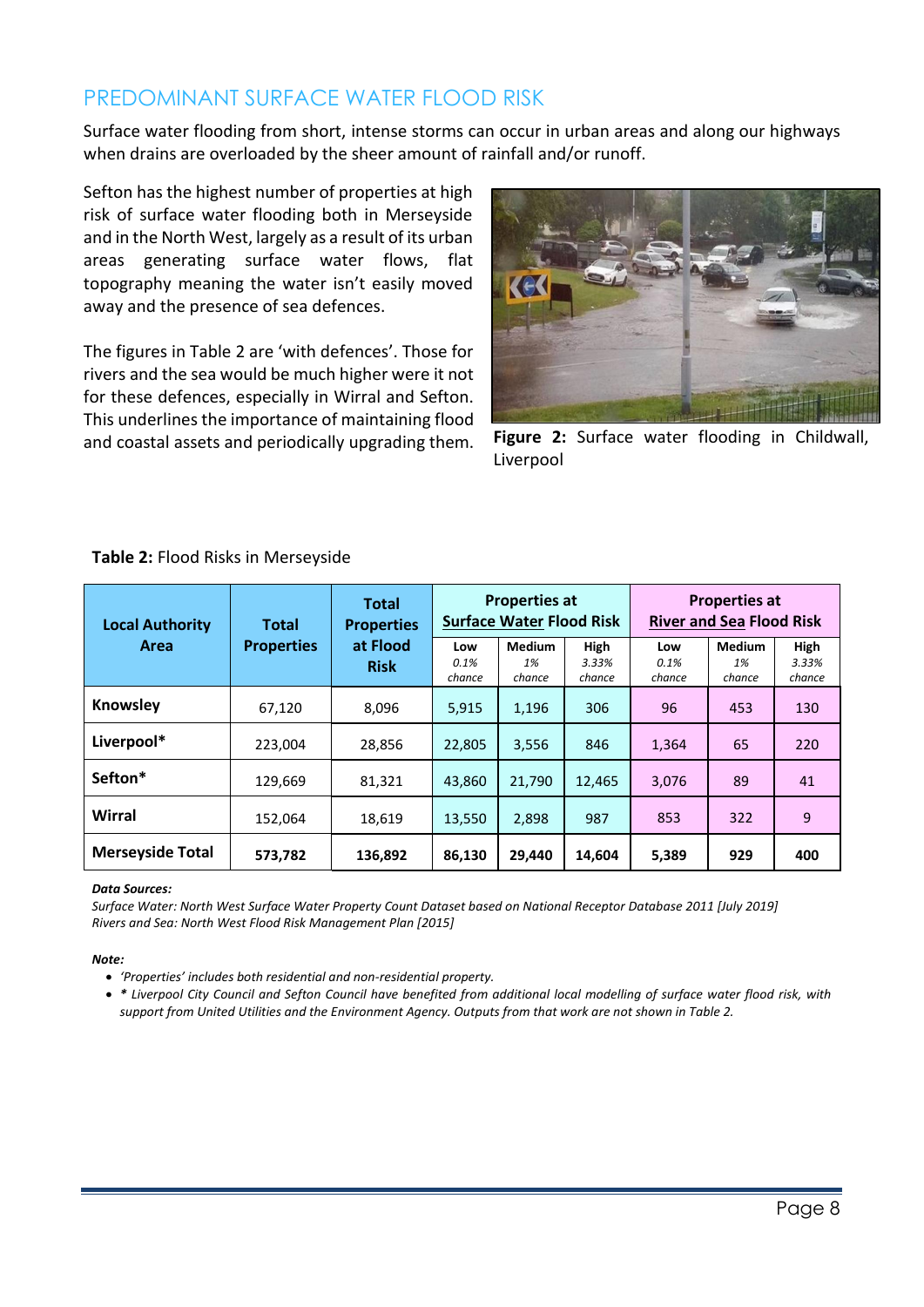#### AGEING DRAINAGE INFRASTRUCTURE

Merseyside has a large network of ageing culverts, sewers and drains, many dating from the 1800s when the city of Liverpool was expanding during the Industrial Revolution.

This ageing infrastructure, along with pressures from development and a tendency for increased paving such as driveways, poses particular problems to the drainage network. As a result, some areas have experienced flooding from sewers which occurs when their capacity is overcome by the amount of water trying to enter the network.



**Figure 3:** Knowsley Brook Culvert

Within Liverpool in particular, many watercourses are modified with straightened and walled channels, and there are many culverts; watercourses which have been re-directed through pipes and tunnels. At the lower reaches of our river catchments, river levels tend to rise slowly during heavy rain.

### RISING GROUNDWATER LEVELS AND PUMPED RIVER CATCHMENTS

Merseyside is situated on an aquifer, which for 150 years or so was heavily exploited. The water table was drawn considerably below its natural level. Upon near cessation of pumping, the aquifer has undergone recharge, which has resulted in rising groundwater levels in some areas.

This is causing greater seepage into property basements at Formby in particular, and increasing rates of pumping are needed to keep the transport tunnels under the River Mersey dry.

#### MANAGING OUR COASTLINE INTO THE FUTURE

Tidal flooding and coastal erosion can affect places along the Mersey and Dee estuaries and all frontages within Liverpool Bay. More detail on these risks can be found in th[e Shoreline Management](http://www.mycoastline.org.uk/info/1/shoreline_management/3/)  [Plan,](http://www.mycoastline.org.uk/info/1/shoreline_management/3/) [Sefton Coast Plan](https://www.seftoncoast.co.uk/plan) and the [Wirral Coastal Strategy.](http://democracy.wirral.gov.uk/ieDecisionDetails.aspx?AIId=23409)



**Figure 4:** Coastal flooding at New Brighton, **Wirral** 

The [Shoreline Management Plan](http://www.mycoastline.org.uk/info/1/shoreline_management/3/) makes recommendations as to whether maintenance of coastal defences should continue as they are at present ('hold the line'), whether maintenance (if any) should cease ('no active intervention') or whether defences, perhaps in years to come, might be set back further ('managed realignment'). Walls and embankments are often designed to protect against both flooding (flood defence/sea defence) and erosion (coast protection).

Monitoring of the Merseyside coast is covered by the North West Regional Monitoring Programme which allows Coast Protection Authorities to gain an understanding of coastal processes and inform proactive management of the risks faced.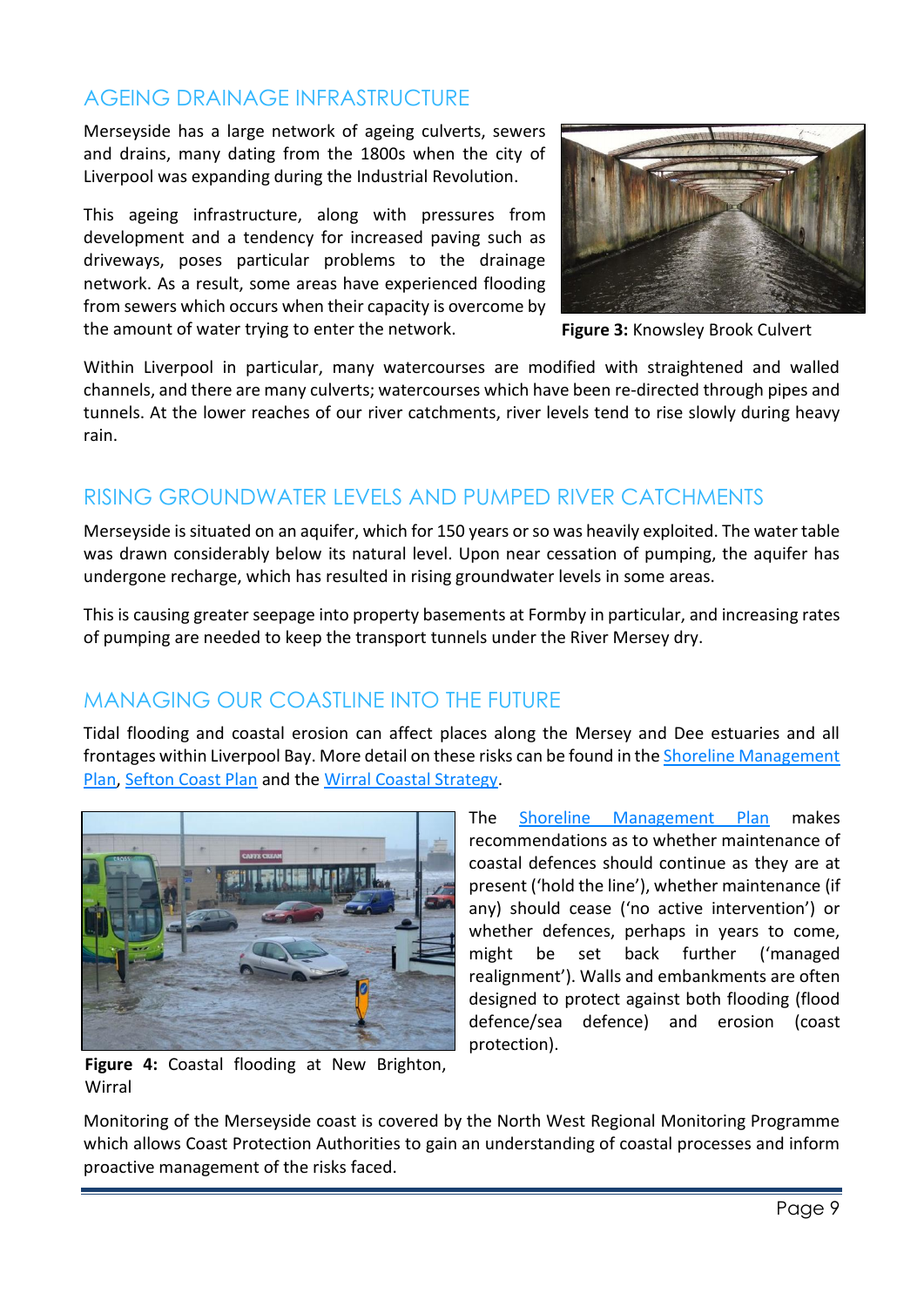Here is a short summary of some coastal issues in the Merseyside area:

| <b>Knowsley</b> | Has no coast; some watercourses are tidally affected.                                                                                                                                                                                                                                                                                                                                                                                                                          |
|-----------------|--------------------------------------------------------------------------------------------------------------------------------------------------------------------------------------------------------------------------------------------------------------------------------------------------------------------------------------------------------------------------------------------------------------------------------------------------------------------------------|
| Liverpool       | Ground levels along the coastal frontage and docks in Liverpool City Council's<br>area, and in Sefton just to the North, are high enough to avoid flooding of<br>properties and this is similar in the Mersey estuary. There are occasions when<br>high tides and storms cause spray overtopping onto areas such as Liverpool's<br>Pierhead, but there is no real history of coastal flooding to properties in Liverpool<br>in recent decades.                                 |
| <b>Sefton</b>   | Southport - Some water is expected to come over the sea wall fronting<br>Southport's coast road in large storms, such as in 2013, but properties behind<br>this have floor levels which are high enough to minimise their risk of flooding.<br>The beach on the seaward side of the defence level is accreting $-$ it's level is<br>rising due to sediment movements and vegetation and these natural processes<br>are helping to better protect against flooding and erosion. |
|                 | Formby Point - The Point and its system of sand dunes is eroding. A caravan site<br>now regularly gets inundated with wind-blown sand, a car park is much smaller<br>than a few years ago and there are plans to relocate one hole of a golf course<br>further inland. Properties are not threatened by this erosion, at least not for<br>many years to come.                                                                                                                  |
|                 | Crosby - The Council are developing a major scheme to counter coastal erosion<br>along this frontage, protect an important United Utilities main sewer which runs<br>close to the shoreline, reduce surface water flood risk and provide wider<br>environmental benefits.                                                                                                                                                                                                      |
| <b>Wirral</b>   | West Kirby - Wirral Council are constructing major works starting in 2019/20 to<br>improve the standard of flood protection to properties behind the Marine Lake<br>which are at risk when high tides coincide with major storms.                                                                                                                                                                                                                                              |
|                 | $Meols – 91 properties are at risk of coastal erosion. The properties are currently$<br>protected by a Victorian seawall which, although receiving ongoing<br>maintenance, has a residual life of less than 20 years. The wall suffered damage<br>during the December 2013 storms with reconstruction to 25 metres of the<br>seawall coping and promenade required.                                                                                                            |
|                 | Wallasey Embankment - This large embankment protects against coastal<br>erosion and also protects 1000s of properties between Leasowe and Hoylake<br>from flooding. Wirral Council are placing rock in 2019/20 to better protect the<br>embankment's toe from erosion.                                                                                                                                                                                                         |

It should also be noted that, if the coastline is managed as currently proposed, no properties are expected to be lost to the sea due to coastal erosion in Merseyside. This approach takes into account predicted sea level rise due to climate change up to the year 2100.

Coastal erosion does however pose a risk to the sustainability of current defences and infrastructure, as well as loss of important habitats (e.g. dune system at Formby point).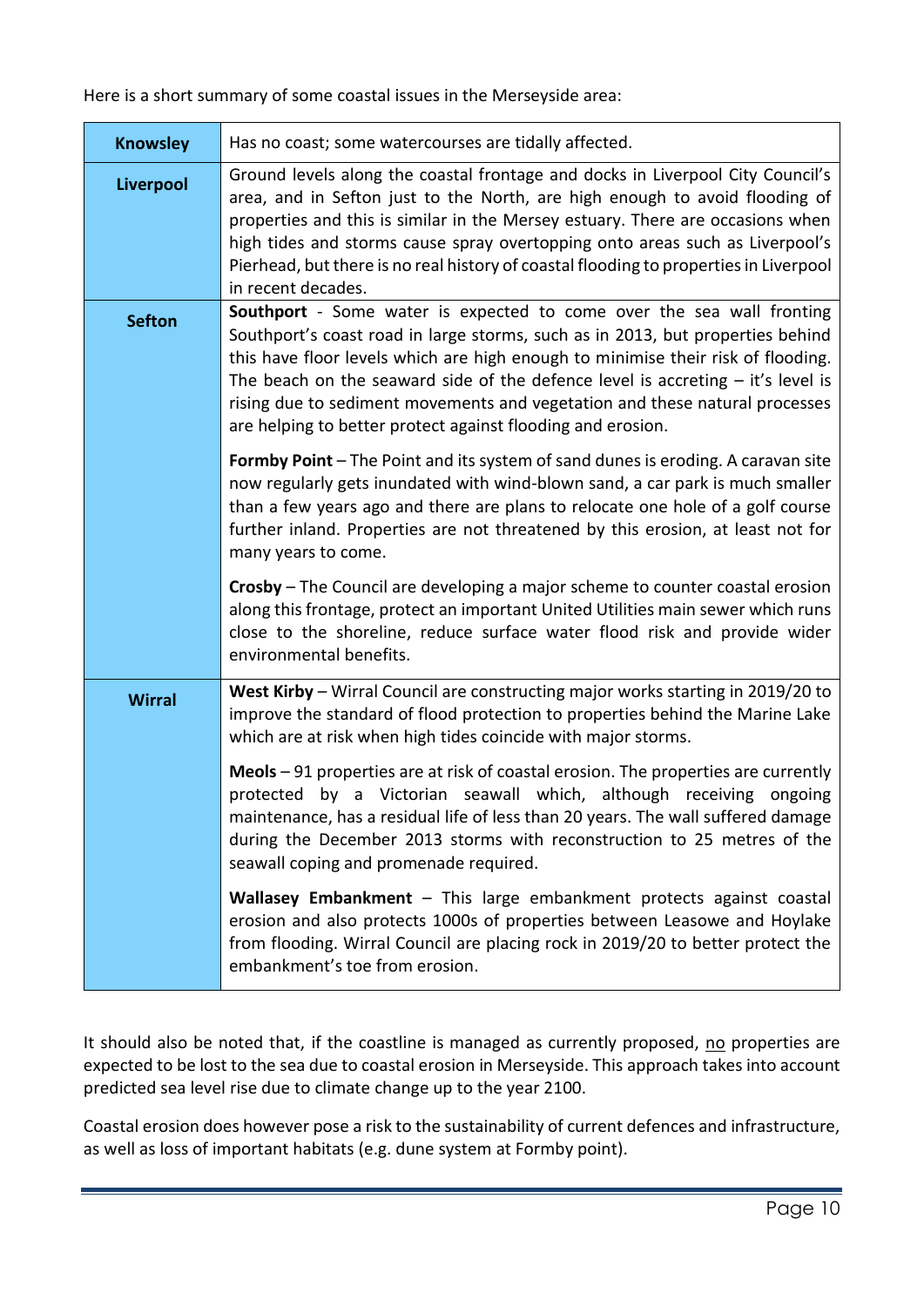#### SOCIAL DEPRIVATION IN URBAN AREAS

Statistics on deprivation in England are produced by the Ministry for Housing, Communities and Local Government (MHCLG) and are published in its release [English Indices of Deprivation 2015.](https://www.gov.uk/government/statistics/english-indices-of-deprivation-2015) Social deprivation in Merseyside's urban areas is high. At local authority level, Liverpool and Knowsley are ranked in the 10 most deprived areas in the country. Of Liverpool City Region's 989 neighbourhoods, over 30% are within the most deprived 10% nationally.

The overall assessment of deprivation across the Liverpool City Region\* is influenced by concentrated pockets of high relative deprivation within areas throughout the Liverpool City Region. The Liverpool City Region has 16 areas in the most 100 deprived across all of England; 8 of which are in Liverpool, 4 are in Wirral, and 2 each are in Knowsley and in St Helens.

The Liverpool City Region was ranked as the most deprived out of England's 39 Local Enterprise Partnerships (LEPs) based on the Index of Multiple Deprivation 2015 based on the income, employment, and health and disability domains of the Indices of Deprivation 2015.

According to an [Environment Agency study](https://assets.publishing.service.gov.uk/government/uploads/system/uploads/attachment_data/file/291064/scho0905bjol-e-e.pdf) there is typically a correlation between deprived areas and those areas at flood and coastal erosion risk. Deprived communities may also be less able to support themselves in becoming flood resilient or flood prepared. For example, the financially deprived are less likely to have flood insurance despite being in an area at risk.

*\*Note: Halton and St Helens Councils sit within the Cheshire Mid-Mersey FCERM Partnership; this is because FCERM Partnerships are set up according to river catchments to manage water on a catchment scale.* 

### LONG TERM SUSTAINABILITY OF PUMPED RIVER CATCHMENTS

The main river network of the Alt Crossens Catchment has historically been maintained and drained by a network of pumping stations to prevent flooding. Whilst pump operation is currently funded by the Environment Agency, they are under no duty to continue to maintain the pumps and the regime is no longer economically affordable and will cease in the future.

The Environment Agency will continue to operate its very large pumping stations at Altmouth and Crossens but has served notice that it intends to cease operation of five 'satellite' pumping stations within the Crossens catchment from March 2021.

Environment Agency operation of pumps will cease at:

- Banks Marsh
- Boundary Brook
- Clay Brow
- Kew
- Rufford Causeway

This is because these pumping stations relate more to draining farmland rather than built property.



**Figure 5:** Alt Crossens Satellite Pumps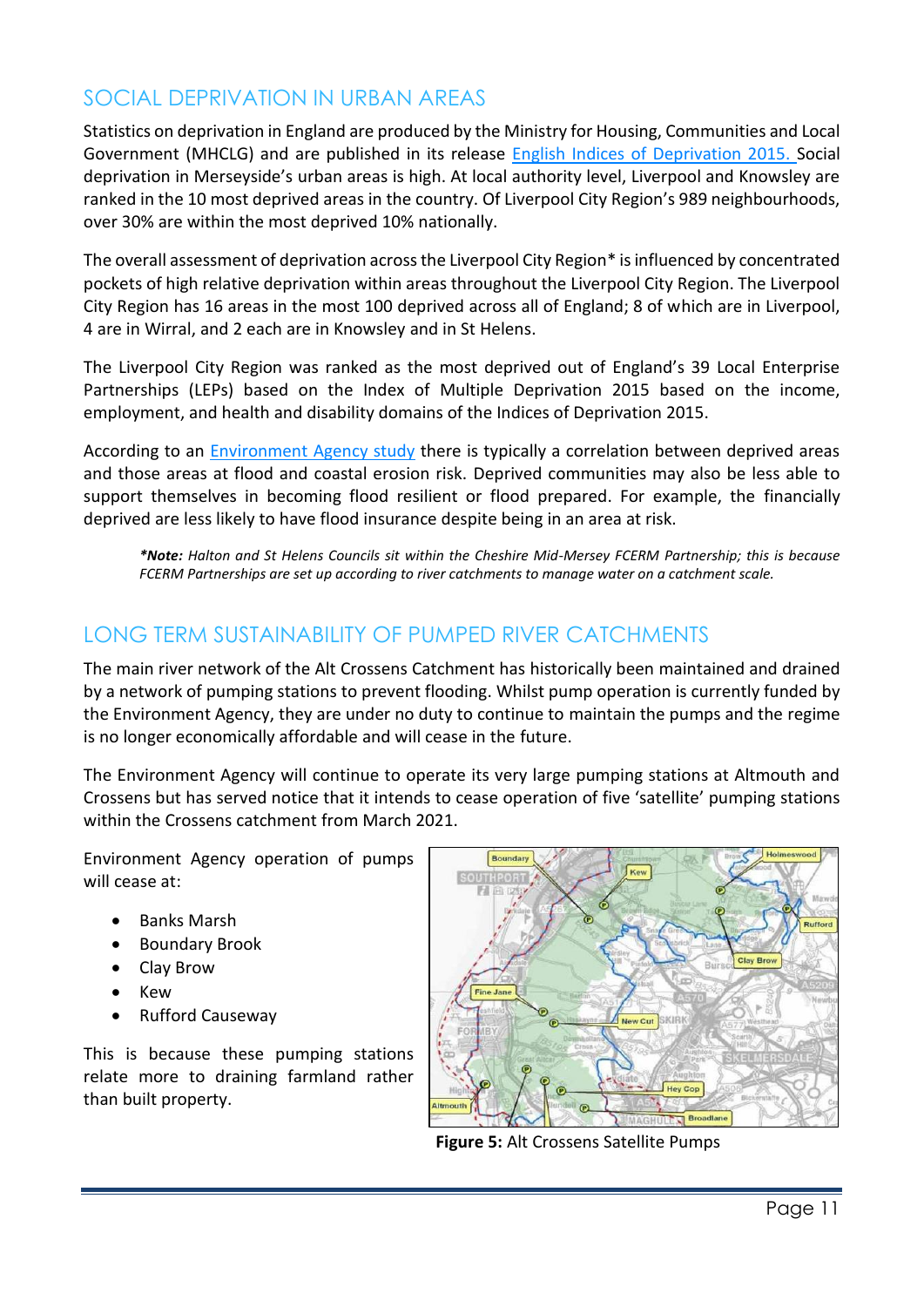#### POOR ENGAGEMENT WITH AND AWARENESS OF FLOOD AND COASTAL RISKS WITHIN COMMUNITIES

There are 30 flood warning areas in Merseyside and 23 communities at risk from fluvial and coastal flooding. Unlike other areas in the North West, Merseyside doesn't have many proactive Flood Action Groups (FAG) or other [community flood groups.](https://thefloodhub.co.uk/community/) Formby FAG and Netherley FAG are the two that exist within our area. There are community groups with interests in flooding and coastal erosion but which are not set up in a way that supports that community in taking direct action against those risks.



Awareness of flood risks within Merseyside is therefore also assumed to be relatively low. However, with support from the North West RFCC, [The Flood Hub](http://www.thefloodhub.co.uk/) provides accessible resilience materials for those who are at risk flood and coastal risks.

### POOR WATER QUALITY OF OUR WATERCOURSES

The [Alt-Crossens and Lower Mersey river catchments](http://merseyriverstrust.org.uk/index.php?option=com_sppagebuilder&view=page&id=25) flow through Merseyside. These are low-lying areas that cover an area from Southport to the north, Warrington to the east and the Wirral to the west. A large area of these catchments is high grade farmland which is crossed by a series of highly modified watercourses and drains, whilst the reminder of these areas is urban.

The [Water Framework Directive \(WFD\)](http://ec.europa.eu/environment/water/water-framework/index_en.html) classifies almost all surface water bodies as less than 'good overall potential' and all watercourses are heavily modified (data from latest classification in 2016). These river catchments are managed by the Alt Crossens and Lower Mersey Catchment Partnerships, hosted by the Mersey Rivers Trust, who work to deliver multiple water and other environmental benefits including improving the water quality of our watercourses and water bodies in Merseyside.



**Figure 6:** Pollution at Court Hey Brook, Knowsley

More information on this can be found within the Partnerships' [Catchment Plans.](http://www.healthyriverstrust.org.uk/index.php?option=com_sppagebuilder&view=page&id=25)

#### LIMITED RESOURCES, PARTICULARLY WITHIN LOCAL AUTHORITIES

As a result of cuts in budgets resources within local government, especially, are limited. Our Business Plan will ensure that, as a Partnership, we are prioritising work that will create the greatest impact and delivering the things that matter most to our communities.

The single biggest way in which we can do this collaboratively as a Partnership is by continuing to invest in reducing the risk of flooding and coastal erosion in an integrated way; this means delivering multiple benefits from one project to tackle as many risks and challenges as possible.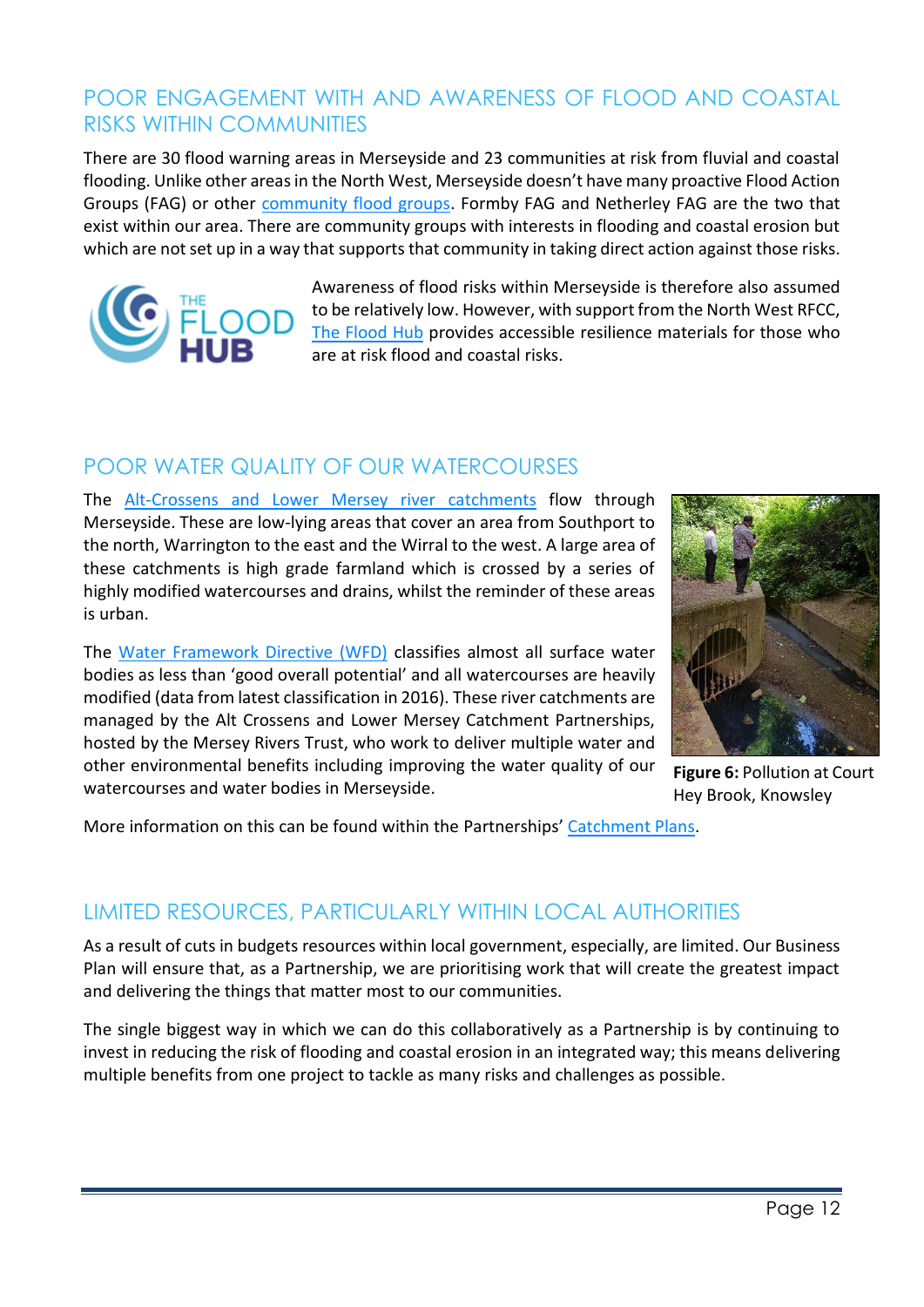#### A NEW REGIONAL GOVERNANCE IN THE FORM OF THE LIVERPOOL CITY REGION COMBINED AUTHORITY



**LIVERPOOL CITY REGION** COMBINED AUTHORITY

A Combined Authority is a legal body set up using national legislation that enables a group of two or more councils to collaborate and take collective decisions across council boundaries. In 2014 th[e Liverpool City](https://www.liverpoolcityregion-ca.gov.uk/governance/policy-documents/)  [Region Combined Authority](https://www.liverpoolcityregion-ca.gov.uk/governance/policy-documents/) was established by Parliament through its

Devolution Deal. The Combined Authority is led by [Metro Mayor Steve Rotheram](https://www.liverpoolcityregion-ca.gov.uk/your-metro-mayor/) and brings together Liverpool City Region's six local authorities – Halton, Knowsley, Liverpool, Sefton, St Helens and Wirral. The Combined Authority's aim is to create an environment which allows the economy to thrive for the good of everyone who lives and works in Liverpool City Region.

*Note: Halton and St Helens Councils sit within the Cheshire Mid-Mersey FCERM Partnership; this is because FCERM Partnerships are set up according to river catchments to manage water on a catchment scale.* 

In September 2018 the Merseyside Strategic Partnership asked its Risk Management Authorities to establish a Task and Finish Group to investigate synergies between flood risk, potential/proposed flood risk management schemes, economic growth and infrastructure. Working in this way across all six Local Authority areas strengthens the Partnership's ability to promote schemes, gain extra funding at a city region scale and to influence the City Region's management of water.

The Combined Authority works to make investments in key strategic areas, such as transport and housing. Of particular interest to our Partnership is:

- **[Spatial Development Strategy](https://www.liverpoolcityregion-ca.gov.uk/governance/policy-documents/#spatial-planning-environment-air-quality)** The Metro Mayor's Strategy for housing will to make sure every new home is built to a high quality standard and is fit for purpose. This includes through ensuring it is resilient to future risks such as flooding and coastal erosion. It also provides an opportunity to set out how this can be achieved through a strategic policy to drive resilience and better management of flood risk.
- **[Key Route Network](https://www.merseytravel.gov.uk/about-us/local-transport-delivery/Pages/keyroutenetwork.aspx)** The Key Route Network (KRN) is made up of the strategic highway routes that are vital to growth in the Liverpool City Region. Responsibility for network was devolved to the Metro Mayor as part of the city region's devolution agreement with central government. Given its importance to the economy, building resilience within the KRN to surface water flooding, in particular, would be an areas of opportunity as well as looking to reduce pollution and runoff from the network.
- **[Environment](https://www.liverpoolcityregion-ca.gov.uk/what-we-do/energy-environment/)** The Combined Authority's environment agenda is varied and the [Year of Environment 2019](http://yoe2019lcr.org.uk/) highlights these agendas to our public. Key areas of interest for our Partnership include climate change and resilience, green spaces habitats and biodiversity, health and wellbeing and water.



**[Strategic Investment Fund \(SIF\)](https://www.liverpoolcityregion-ca.gov.uk/governance/policy-documents/#strategic-investment-fund)** - Underpinning these agendas is the Strategic Investment Fund (SIF) which is the Combined Authority's fund to deliver its work. There is potential to align our future FCERM Investment Programme from 2021 to the Liverpool City Region Combined Authority's SIF where it makes sense to support our investment in flooding and coastal erosion. To do this, a clear understanding of flood and coastal risks these key agendas is needed.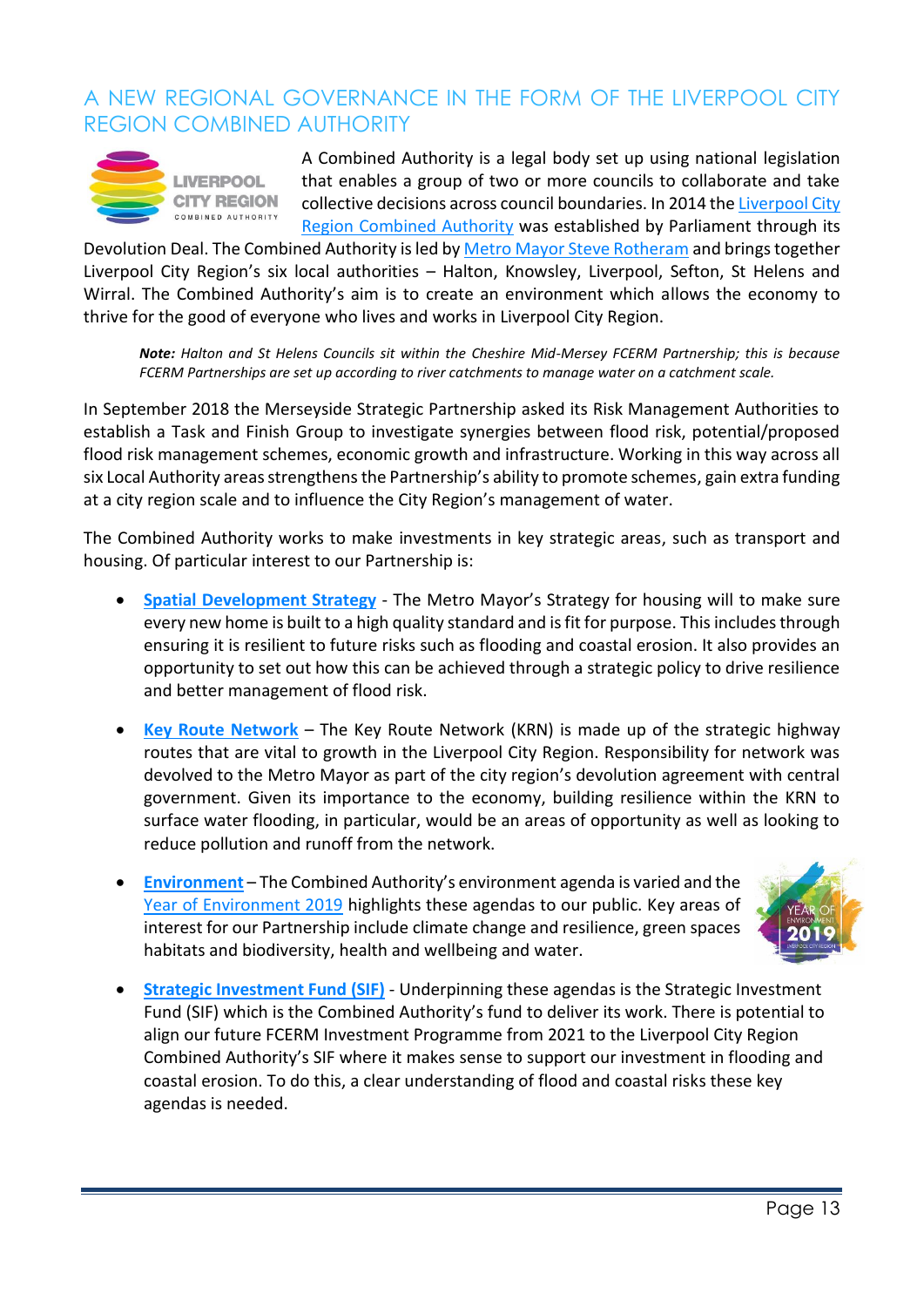#### MULTIPLE BENEFITS OF SCHEMES

Measures to reduce flood and coastal erosion risks can provide a wide range of positive benefits for our communities, our economy and our environment. These multiple benefits present the opportunity to work with a wide range of partners who share these outcomes helping to pool skills, networks and resources to create better spaces and places together whilst managing flood risks and coastal change.

Our Partnership recognises, values and increasingly promotes these wider benefits to help support the integration of flood and coastal erosion risk management with our partners goals. We will support potential partners in making these connections and see flood and coastal erosion risk management as a means to help them achieve their goals.

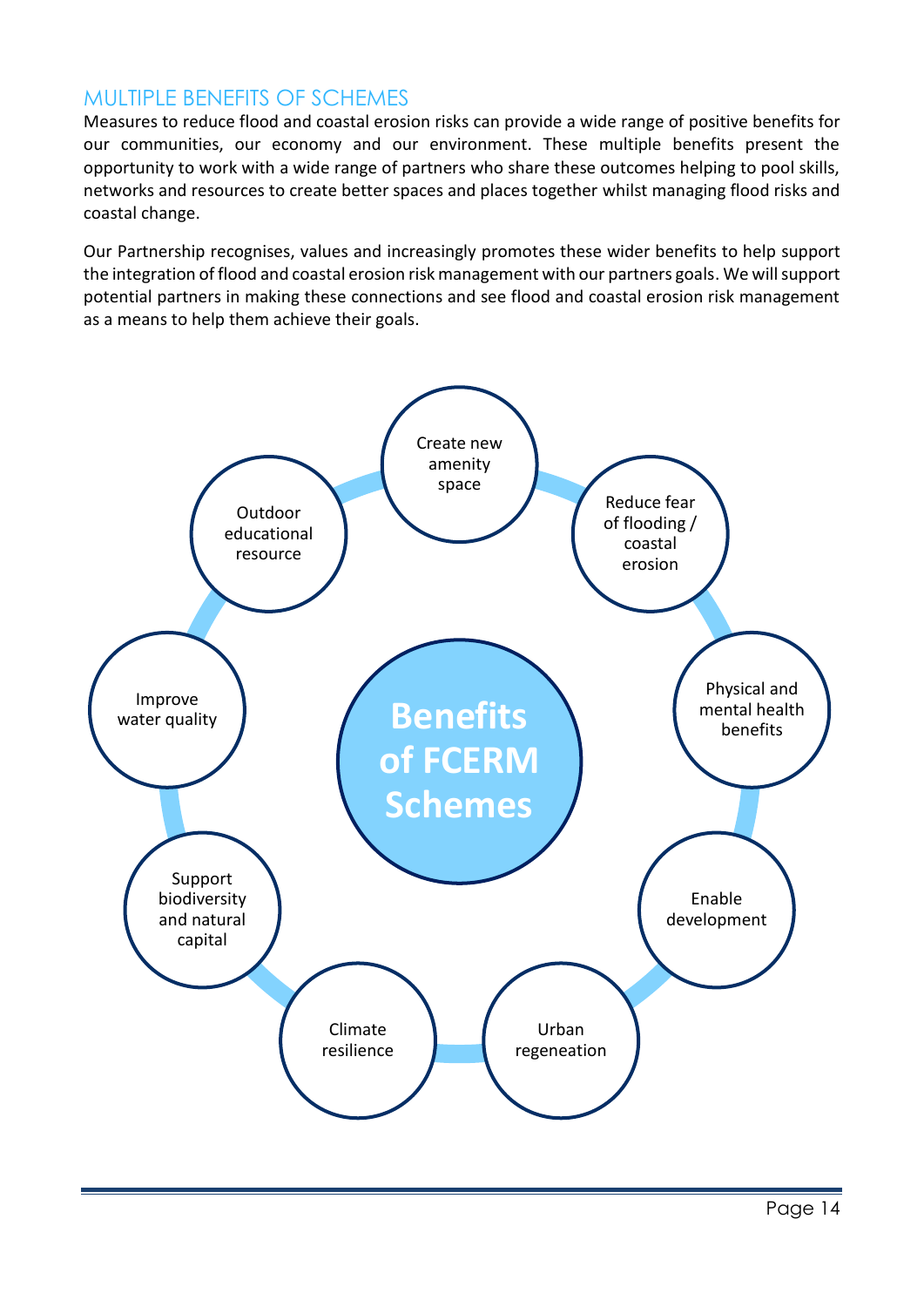## 4. AIM & PRIORITIES

### *WHAT DO WE WANT TO ACHIEVE AND HOW WILL WE DELIVER THIS?*

#### **OUR AIM IS TO CONTRIBUTE TOWARDS IMPROVING THE HEALTH AND WELLBEING OF MERSEYSIDE'S COMMUNITIES, ECONOMY AND ENVIRONMENT THROUGH EFFECTIVE MANAGEMENT OF FLOOD AND COASTAL RISKS**

At the heart of this are the three pillars of sustainability and an emphasised move towards becoming a more adaptive and resilient Merseyside to ensure we are

- **PEOPLE:** Contributing towards a community of climate champions, able to adapt to flooding and coastal change through innovation
- **ECONOMY:** Helping to ensure today's growth and infrastructure are resilient to tomorrow's climate
- **ENVIRONMENT:** Supporting the development of a climate resilient Merseyside

To manage our risks and challenges, eight priorities have been identified which will guide the actions we will deliver during the next three years.

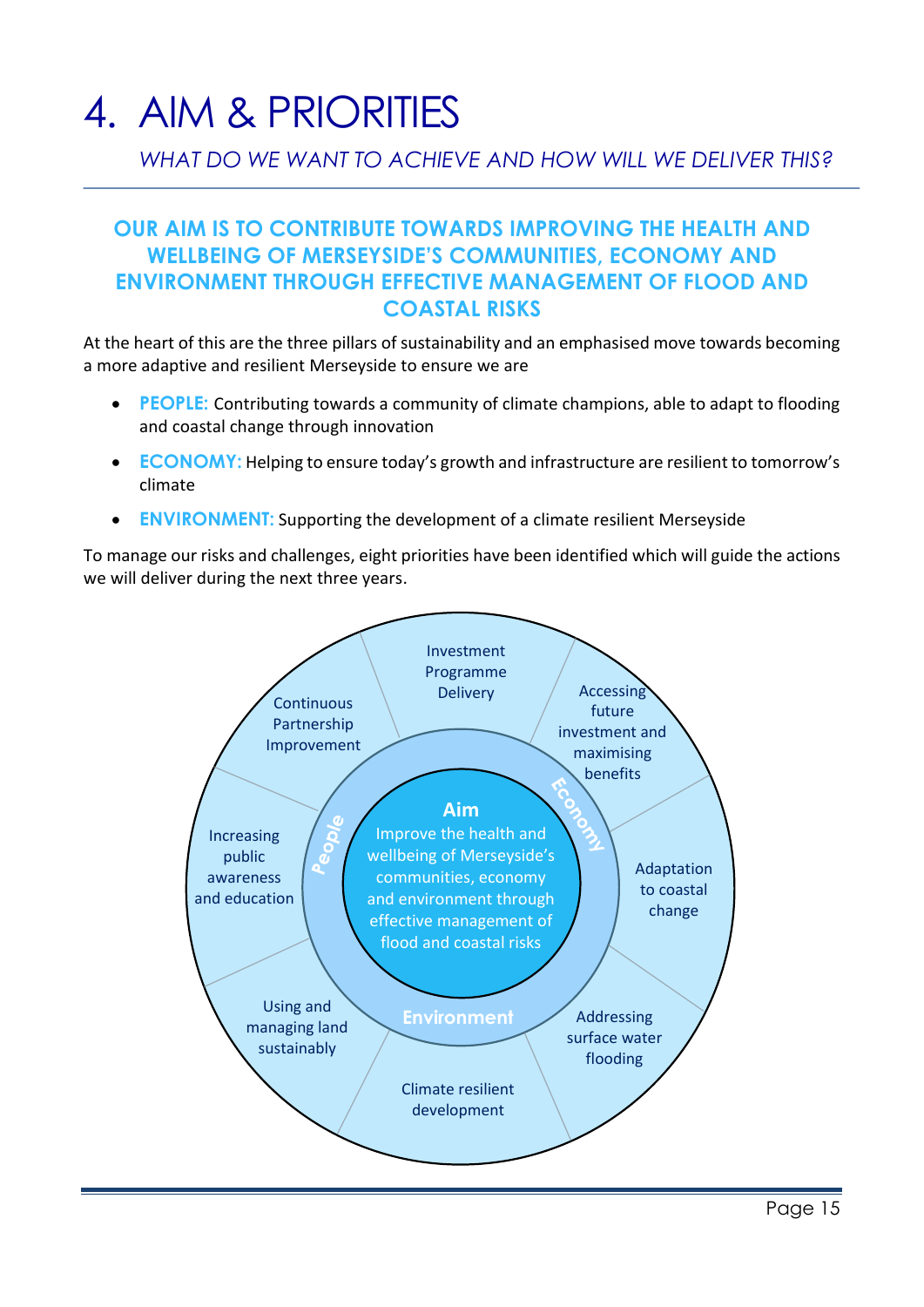#### PRIORITY 1 – INVESTMENT PROGRAMME DELIVERY

We have bid to invest in areas at greatest flood and/or coastal erosion risk to reduce that risk through the 2015 – 2021 FCERM Investment Programme. Subject to the approval of successful business cases, we will better protect 2,799 homes in Merseyside by 2021.

| <b>Action</b>                                                                                                                                                                                                                                                                                  | <b>Action</b><br>Owner            | <b>Success Measure</b>                                                                                                                                                                                                                           | <b>Delivery</b><br><b>Milestone</b>                                     |
|------------------------------------------------------------------------------------------------------------------------------------------------------------------------------------------------------------------------------------------------------------------------------------------------|-----------------------------------|--------------------------------------------------------------------------------------------------------------------------------------------------------------------------------------------------------------------------------------------------|-------------------------------------------------------------------------|
| Review progress of project delivery at each<br>and hold risk management<br>meeting<br>authorities accountable against milestones.<br>Issues/barriers to delivery will be advised by<br>officers and the Strategic Partnership will<br>support officers in overcoming issues as<br>appropriate. | Strategic<br>Partnership<br>Group | 2,799 homes are better protected in<br>Merseyside as a result of the 2015 -<br>2021 investment programme<br>Deliver<br>remainder<br>of<br>the<br>investment<br>programme<br>to<br>efficiency (10%) and partnership<br>contribution (15%) targets | Quarterly,<br>and by April<br>2021 all<br>projects will<br>be delivered |
| confidence<br>Conduct<br>quarterly<br>delivery<br>assessments of each project                                                                                                                                                                                                                  | Merseyside<br>Project<br>Advisor  | Project update to be provided<br>within every Partnership Report.                                                                                                                                                                                | Quarterly<br>and ongoing                                                |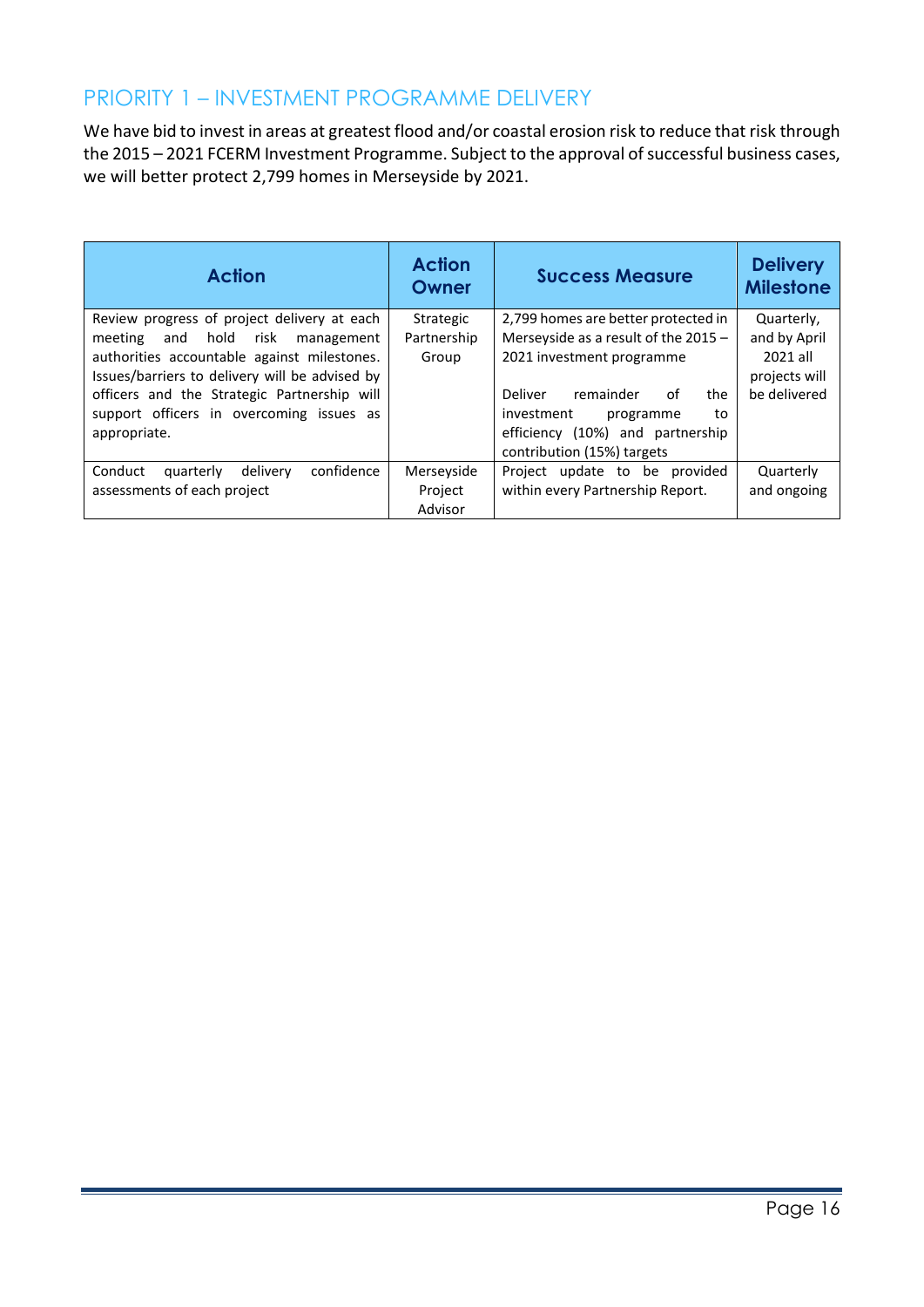#### PRIORITY 2 – ACCESSING FUNDING FOR FUTURE INVESTMENT AND MAXIMSING BENEFITS

Risk management authorities are developing a pipeline of projects beyond 2021 for consideration in future programmes. We therefore need to look at what our investment needs beyond 2021 look like to understand what needs to be done and begin to identify and align funding sources.

The government is currently reviewing its partnership funding mechanism for flood and coastal erosion projects. Changes to it may be made for the post 2021 investment programme. This is likely to affect the relative priority of scheme proposals and the amount of government funding they can secure and will also drive the need for multiple benefit schemes.

The future programme, as with the current programme, will likely come with a condition to secure partnership contributions towards schemes. It is therefore vital that we look to the significant investment being made across the Liverpool City Region and the Northern Powerhouse as an important source of potential partners and collaboration opportunities.

| <b>Action</b>                                                                                                                                                                                                                                                                                                                                                                                                                            | <b>Action</b><br>Owner                   | <b>Success Measure</b>                                                                                                                                                                                                                                                         | <b>Delivery</b><br><b>Milestone</b> |
|------------------------------------------------------------------------------------------------------------------------------------------------------------------------------------------------------------------------------------------------------------------------------------------------------------------------------------------------------------------------------------------------------------------------------------------|------------------------------------------|--------------------------------------------------------------------------------------------------------------------------------------------------------------------------------------------------------------------------------------------------------------------------------|-------------------------------------|
| Continue to actively engage with the<br>Liverpool City Region Combined Authority<br>Enterprise<br>Partnership,<br>and<br>Local<br>infrastructure providers (e.g. Merseyrail) and<br>other organisations to incorporate flood and<br>coastal erosion risk as an issue affecting the<br>environment, health and wellbeing, and to<br>the<br>timelv<br>and<br>effective<br>support<br>development of place-based schemes and<br>approaches. | Risk<br>Management<br>Authorities        | Be recognised by the Liverpool City<br>Region as key partners and an<br>important Partnership to engage with                                                                                                                                                                   | <b>April 2021</b>                   |
| Attract new partners and funding for<br>integrated schemes which will reduce flood<br>or coastal erosion risk and provide multiple<br>benefits. Use our evidence base to support<br>additional<br>discussion to secure<br>local<br>investment in FCERM schemes from April<br>2021 and beyond                                                                                                                                             | <b>Risk</b><br>Management<br>Authorities | For the next phase investment<br>programme from 2021, we increase<br>the<br>proportion<br>of<br>investment<br>programme funding coming from<br>non-FCERM Grant-in-Aid<br>sources<br>the<br>from<br>minimum<br>current<br>requirement for the<br>2015-2021<br>programme of 15%. | <b>April 2021</b>                   |
| Develop of a healthy pipeline of future<br>FCERM schemes that will address risks and<br>challenges and deliver multiple benefits,<br>where possible, from 2021                                                                                                                                                                                                                                                                           | Risk<br>Management<br>Authorities        | By April 2021, each Local Authority<br>area has a multi-agency prioritised list<br>of future FCERM schemes that are<br>funding<br>costed,<br>have<br>streams<br>identified<br>projected<br>delivery<br>and<br>dates.                                                           | <b>April 2021</b>                   |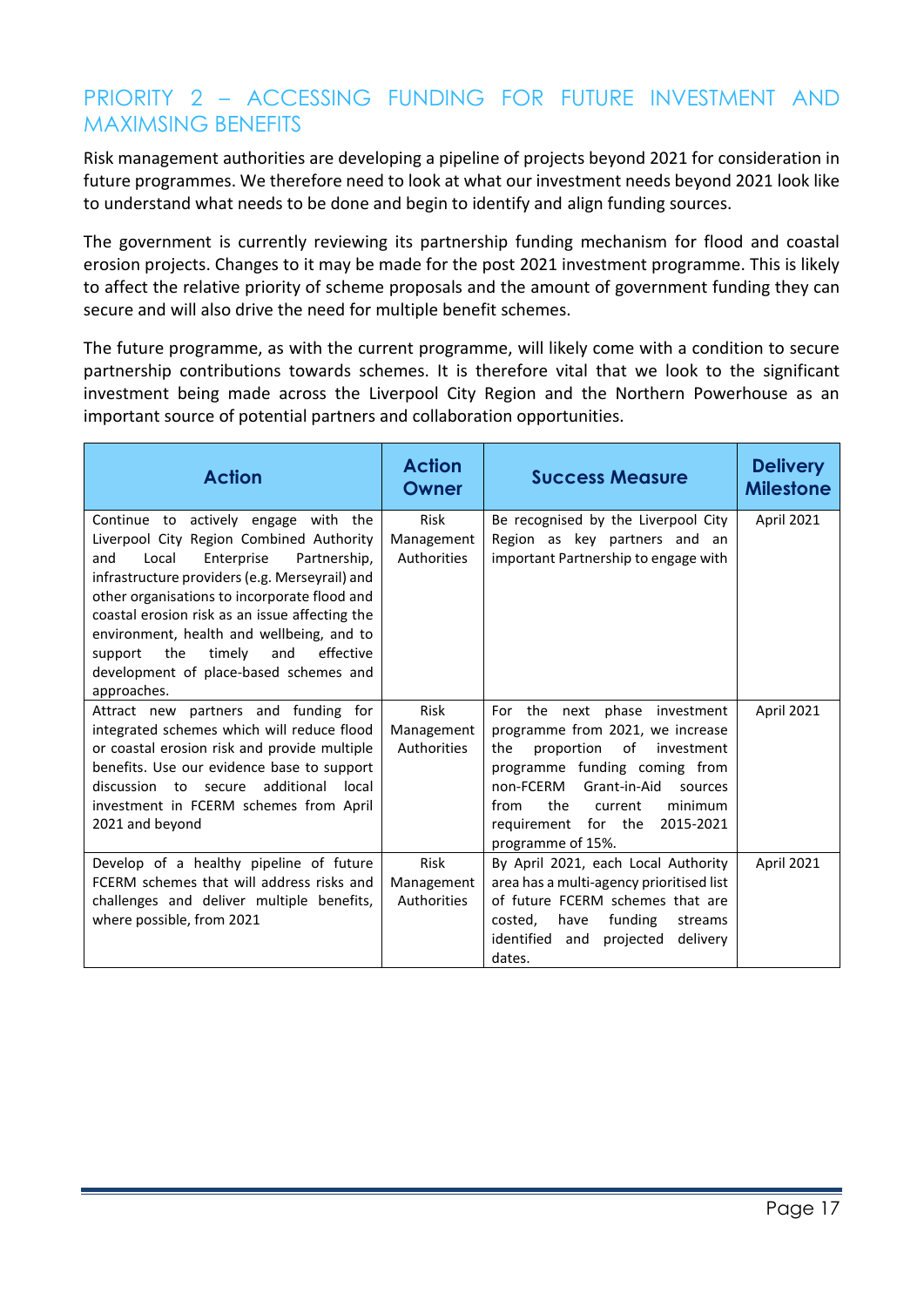### PRIORITY 3 – ADAPTATION TO COASTAL CHANGE

The [Wirral Coastal Strategy](http://democracy.wirral.gov.uk/ieDecisionDetails.aspx?AIId=23409) (2016) and [Sefton Coast Plan](https://www.seftoncoast.co.uk/plan) (2017) set out how we will implement coastal management policies locally. Coastal authorities continue to use the [Shoreline Management](http://www.mycoastline.org.uk/info/1/shoreline_management/3/)  [Planning](http://www.mycoastline.org.uk/info/1/shoreline_management/3/) process to establish management policies for stretches of coast into the future, to develop strategies to identify how policy implementation is best achieved, and to develop coastal management schemes.

There will be future challenges around how coastal change and the adaptation required can be funded into the future and our Partnership needs to be aware of this and support coastal authorities and coastal governance, as appropriate, including at a North West RFCC level.

| <b>Action</b>                                                       | <b>Action</b><br>Owner | <b>Success Measure</b>                               | <b>Delivery</b><br><b>Milestone</b> |
|---------------------------------------------------------------------|------------------------|------------------------------------------------------|-------------------------------------|
| Take steps to better integrate and align                            | Merseyside             | Increased coastal presence on the                    | September                           |
| coastal matters and coastal governance to                           | <b>Flood Risk</b>      | Partnership meeting agendas,<br>as                   | 2019                                |
| our Partnership in 2019/20                                          | Coordinator            | needed, from June 2019 onwards                       |                                     |
| Understand updates of the Shoreline                                 | Shoreline              | Shoreline<br>Plan<br>Management                      | As required                         |
| Management Plan and what they could                                 | Management             | Coordinator to attend Partnership                    |                                     |
| mean in terms of our approach and                                   | Plan                   | meetings following key updates of the                |                                     |
| adaptation for coastal communities                                  | Coordinator            | Shoreline Management Plan                            |                                     |
| Ensure coastal schemes are included within                          | Wirral                 | Coastal projects will be included on the             | <b>April 2021</b>                   |
| the future investment programme, as                                 | Council                | future investment programme in line                  |                                     |
| identified in the Wirral Coastal Strategy and<br>Sefton Coast Plan. | Sefton                 | with coastal management policies.                    |                                     |
|                                                                     | Council                |                                                      |                                     |
| Coastal authorities to support the launch of                        | Wirral                 | Coastal authorities support the launch               | <b>April 2021</b>                   |
| the new Coastal Group website is launched,                          | Council                | of the new Coastal Group website is                  |                                     |
| linked to The Flood Hub                                             | Sefton<br>Council      | launched through their webpages and<br>social media. |                                     |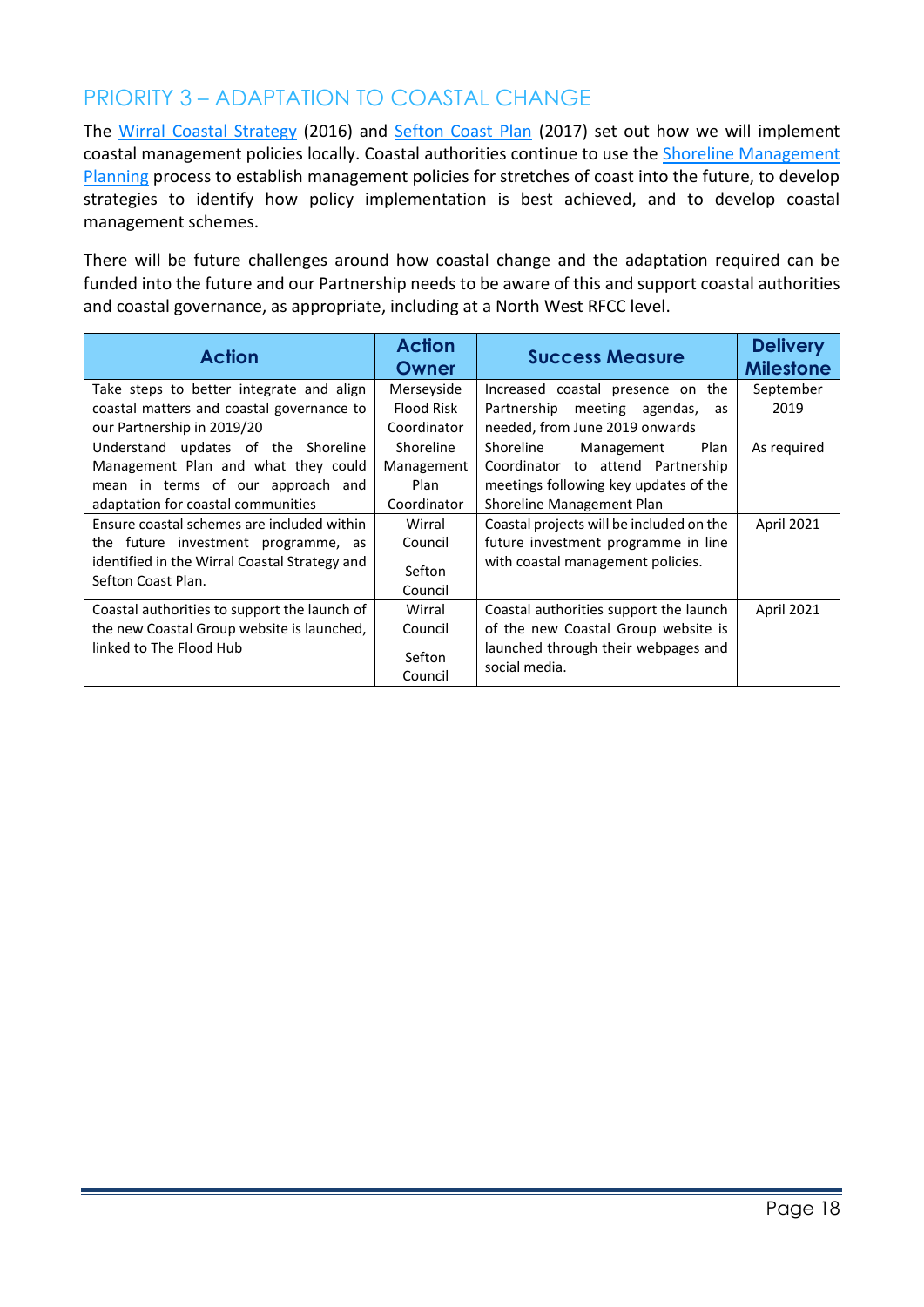### PRIORITY 4 – ADDRESSING SURFACE WATER FLOODING

Surface water flooding is the most unpredictable and least understood and mapped source of flooding. This makes it more difficult to manage and to communicate the risk to those potentially affected, and to warn them when surface water flooding is possible. By number of properties, it is also the largest flood risk in Merseyside.

Local Authorities and United Utilities play the lead roles in managing surface water flood risk, whilst the Environment Agency also plays an important part in supporting data and enabling access to government funding.

We recognise the need for us to continually improve our level of understanding of the risk that surface water flooding poses and take positive steps to address this, including through future capital investment from April 2021 and beyond.

| <b>Action</b>                                                                                                                                                                                                                                                                              | <b>Action</b><br>Owner                                                    | <b>Success Measure</b>                                                                                                                 | <b>Delivery</b><br><b>Milestone</b> |
|--------------------------------------------------------------------------------------------------------------------------------------------------------------------------------------------------------------------------------------------------------------------------------------------|---------------------------------------------------------------------------|----------------------------------------------------------------------------------------------------------------------------------------|-------------------------------------|
| Contribute to the North West RFCC's new<br>Technical Advisory Group to bring together<br>senior officers from the core partners to<br>develop best practice approaches and tools<br>across the whole North West, including<br>addressing surface water flood risk as a key<br>priority     | Wirral<br>Council<br>(deputised by<br>Lead Local<br>Flood<br>Authorities) | 100% Partnership representation at<br>the North West RFCC Technical<br><b>Advisory Group</b>                                           | June 2019<br>onwards                |
| Continue to develop an 'all source' flooding<br>evidence base through the Liverpool City<br>Region FCERM Task Group to place surface<br>water flood risk on a level footing with fluvial<br>and coastal flood risk.                                                                        | Liverpool<br>City Region<br><b>FCERM Task</b><br>Group                    | All source flood risk map for the<br>Liverpool City Region is produced and<br>accessible to all partners                               | April 2020                          |
| Deliver Surface Water Management Plans<br>(SWMPs) included in the 2015 - 2021 FCERM<br>Investment Programme, and identify further<br>studies needed beyond 2021.                                                                                                                           | Wirral<br>Council<br>Sefton<br>Council<br>Knowsley<br>Council             | of<br>Surface<br>Delivery<br>Water<br>Management Plans (SWMPs) within<br>the $2015 - 2021$ FCERM Investment<br>Programme by April 2021 | April 2021                          |
| Review Local Flood Risk Management<br>Strategies and Merseyside elements of the<br>North West Flood Risk Management Plan to<br>ensure we continue to manage and reduce<br>local flood risks in the most locally<br>appropriate way, taking into account the<br>new National FCERM Strategy | Lead Local<br>Flood<br>Authorities                                        | All Local Flood Risk Management<br>Strategies are reviewed by April 2022                                                               | April 2022                          |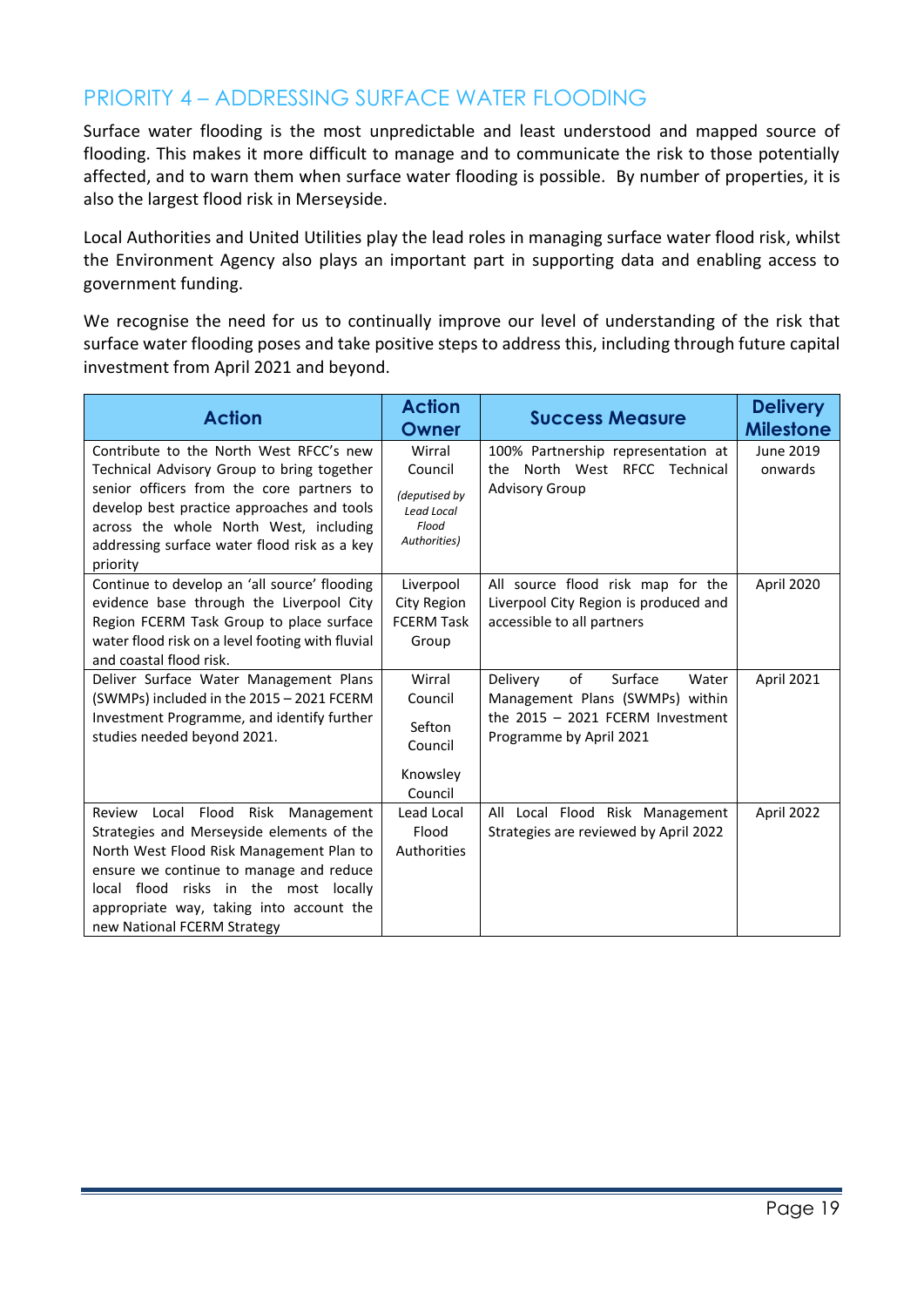### PRIORITY 5 – CLIMATE RESILIENT DEVELOPMENT

It is important that new development is designed in a way that doesn't make flood or coastal risks any worse. Risk management authorities seek to ensure new development is resilient and does not increase flood risk. They also influence development plans and strategic matters to take account of flood risk and coastal change by setting out what development is acceptable in specific locations.

The adoption of sustainable drainage systems (SuDS) by water companies from 2020 presents an opportunity to resolve some issues of future maintenance. In Merseyside, we see great value in adopting a consistent approach to SuDS requirements and will continue to work with United Utilities to prepare for and maximise the benefits of adoption through the planning process. The RFCC is keen to see this approach taken across the North West and we will support delivery of this work.

| <b>Action</b>                                                                                                                                                                                                                                               | <b>Action</b><br><b>Owner</b>                          | <b>Success Measure</b>                                                                                                                                                                       | <b>Delivery</b><br><b>Milestone</b> |
|-------------------------------------------------------------------------------------------------------------------------------------------------------------------------------------------------------------------------------------------------------------|--------------------------------------------------------|----------------------------------------------------------------------------------------------------------------------------------------------------------------------------------------------|-------------------------------------|
| All Merseyside Local Authorities will adopt<br>the SuDS pro-forma to require a consistent<br>level of information and approach to SuDS for<br>major development                                                                                             | Wirral<br>Council<br>Liverpool<br>City Council         | SuDS pro-forma is adopted by all<br>Merseyside Local Authorities                                                                                                                             | April 2020                          |
| Be represented on the North West RFCC's<br>SuDS Task Group to work with United Utilities<br>planning<br>(development<br>ensuring<br>in.<br>management) processes are ready for water<br>industry adoption of Sustainable Drainage<br>Systems in April 2020. | Participating<br>Local<br>Authorities                  | A minimum of one Merseyside<br>representative attends the SuDS Task<br>Group                                                                                                                 | April 2020                          |
| Review Flood Risk Asset Registers by April<br>2022 to ensure they capture new flood risk<br>assets from development                                                                                                                                         | Lead Local<br>Flood<br>Authorities                     | Flood<br>Risk Asset Registers<br>are<br>reviewed, improved and<br>better<br>linked to the development process                                                                                | April 2022                          |
| Support the development of appropriate<br>SuDS policies and guidance within emerging<br>planning documents, including in Local and<br>Neighbourhood<br>Plans,<br>Supplementary<br>Planning Documents and Guidance, and<br>Masterplans.                      | <b>Risk</b><br>Management<br>Authorities               | Adoption<br>of<br>appropriate<br>SuDS<br>policies within the local planning<br>framework, either through the Local<br>Plan and / or a Supplementary<br>Planning Documents / Guidance         | April 2022                          |
| Work with the Liverpool City Region<br>Combined Authority to understand risk and<br>increase resilience to flooding on the Key<br>Route Network and to Growth Sites.                                                                                        | Liverpool<br>City Region<br><b>FCERM Task</b><br>Group | Workshop(s) held to support the<br>identification of actions to build flood<br>resilience into the Key Route<br>Network and Growth Sites                                                     | April 2021                          |
| Ensure an appropriately worded policy<br>covering flood and coastal erosion matters is<br>included within the Metro Mayor's Spatial<br>Development Strategy for the Liverpool City<br>Region                                                                | Risk<br>Management<br>Authorities                      | Flood and coastal risk management is<br>included within the Liverpool City<br><b>Region Spatial Development Strategy</b><br>and is acknowledged by the City<br>Region as a key climate risk. | December<br>2020                    |
| Support the development of a Natural Capital<br>Accounting approach for the Liverpool City<br>Region, ensuring flood and coastal matters<br>can be valued.                                                                                                  | Environment<br>Agency                                  | Natural Capital Accounting approach<br>for the Liverpool City Region takes<br>account of flood and coastal benefits.                                                                         | April 2020                          |
| Support the appointment of a specialist in<br>development and planning for the North<br>West RFCC who can help to bring together<br>the aims of risk management authorities with<br>those of planners, transport planners and<br>infrastructure providers   | Strategic<br>Partnership<br>Councillors                | A Development representative is<br>appointed onto the North West<br><b>RFCC</b>                                                                                                              | December<br>2019                    |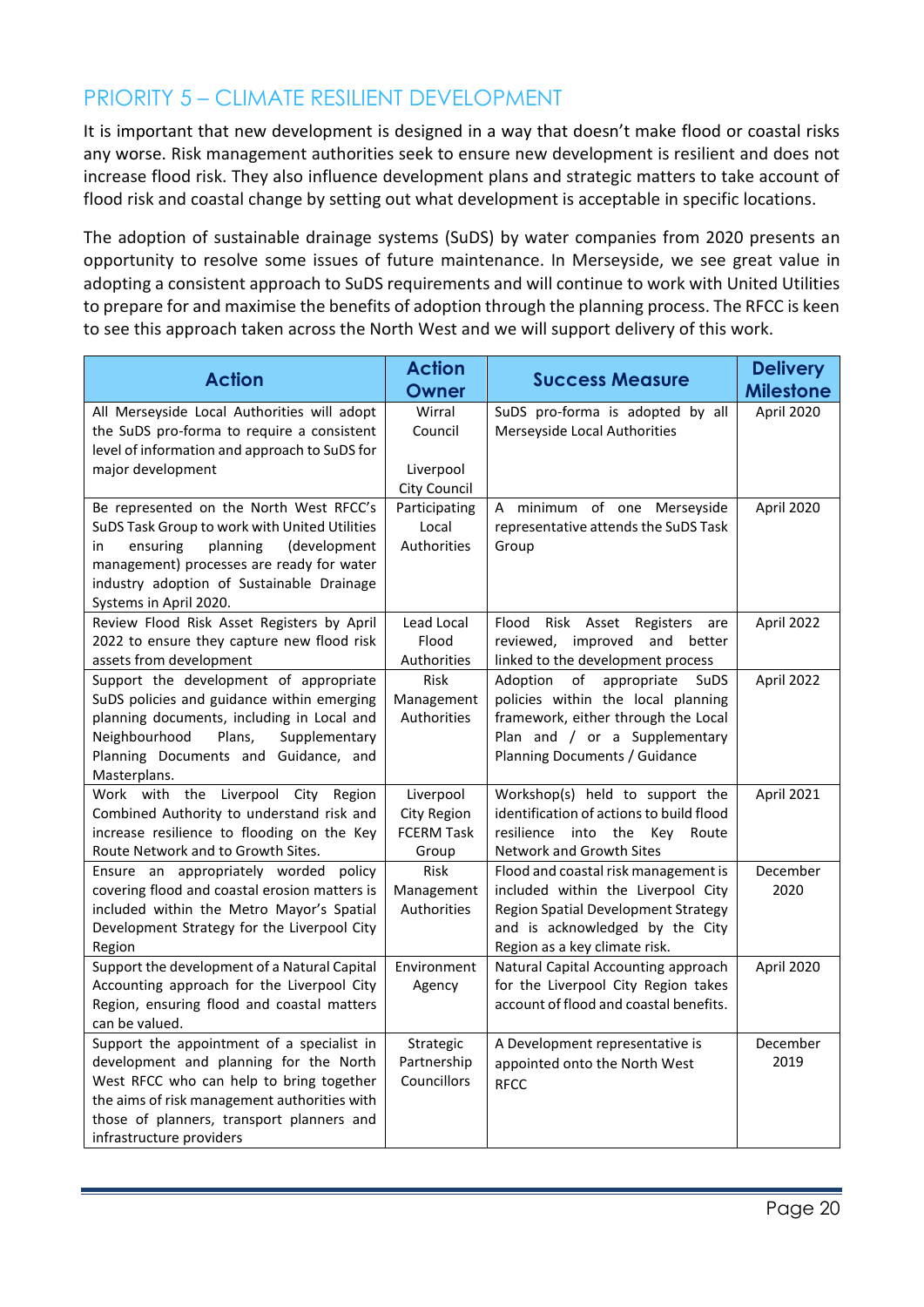#### PRIORITY 6 – USING AND MANAGING LAND SUSTAINABLY

The main river network of the Alt Crossens Catchment has historically been maintained and drained by a network of pumping stations to prevent flooding. These pumps have been maintained and operated by the Environment Agency, although they are under no duty to do so. Operation of five 'satellite' pumps will cease in March 2021 as they are no longer economically affordable and do not protect residential property from flooding. Risk management authorities are and will continue to support communities and landowners in adapting to this, helping them to take on the pump maintenance themselves where agreed.

Riparian owners are responsible for ensuring that water flows through the watercourse naturally, and for maintaining it by removing blockages that may impede the flow of water or cause flooding. Riparian owners are not always aware of their responsibilities and supporting a North West wide campaign to raise awareness of this is a positive step forward.

In recent years there has been a growing body of evidence to work with the natural environment to reduce the risk of flooding (natural flood management measures) and coastal erosion (dune and beach management), taking opportunities to improve the environment as a whole. While this will only be part of the solution, there is now an opportunity to better manage flood flows while also greatly benefitting the environment and wildlife, re-connecting communities to their watercourses, and creating valuable green space for them to enjoy.

Our long term expectation is that flood flows in both rural and urban areas are reduced and managed, working with natural processes as part of an integrated whole catchment approach, including relevant coastal considerations.

| <b>Action</b>                                                                                                                                                                                                                                                                        | <b>Action</b><br>Owner                                                          | <b>Success Measure</b>                                                                                                                                                                  | <b>Delivery</b><br><b>Milestone</b> |
|--------------------------------------------------------------------------------------------------------------------------------------------------------------------------------------------------------------------------------------------------------------------------------------|---------------------------------------------------------------------------------|-----------------------------------------------------------------------------------------------------------------------------------------------------------------------------------------|-------------------------------------|
| Continue to be aware of the situation<br>regarding future maintenance of the pumping<br>stations within the Alt Crossens Catchment<br>and support the facilitation of sustainable<br>level<br>water<br>management<br>within<br>the<br>catchment.                                     | Strategic<br>Partnership<br>Group                                               | Risk management authorities to<br>support<br>riparian<br>ownership<br>campaign through social media.                                                                                    | April 2022                          |
| Support the delivery of a North West wide<br>campaign to raise awareness of riparian<br>responsibilities.                                                                                                                                                                            | Merseyside<br><b>Flood Risk</b><br>Coordinator                                  | Reduced enforcement actions on<br>riparian<br>owned<br>watercourses<br>and/or<br>increased<br>number<br>οf<br>permits/consents<br>for<br>issued<br>qualifying activity on watercourses. | April 2022                          |
| Deliver a pilot Natural Flood Management<br>(NFM) project in Court Hey Park, Knowsley, to<br>demonstrate how such schemes can work in<br>urban environments taking a multi-agency<br>approach to address multiple issues.                                                            | Knowsley<br>Council                                                             | Delivery of Court Hey Park Natural<br>Flood Management Pilot Project by<br>April 2021                                                                                                   | April 2021                          |
| Using the Natural Flood<br>Management<br>Modelling commissioned by our Partnership,<br>work with the Alt Crossens Catchment<br>Partnership and the Lower Mersey Catchment<br>Partnership to support targeted use of natural<br>flood management techniques in catchment<br>projects. | Mersey<br><b>Rivers Trust</b><br>Merseyside<br><b>Flood Risk</b><br>Coordinator | flood<br>natural<br>Appropriate<br>management techniques are used<br>in prioritised sub-catchment areas<br>to deliver multiple benefit projects.                                        | April 2021                          |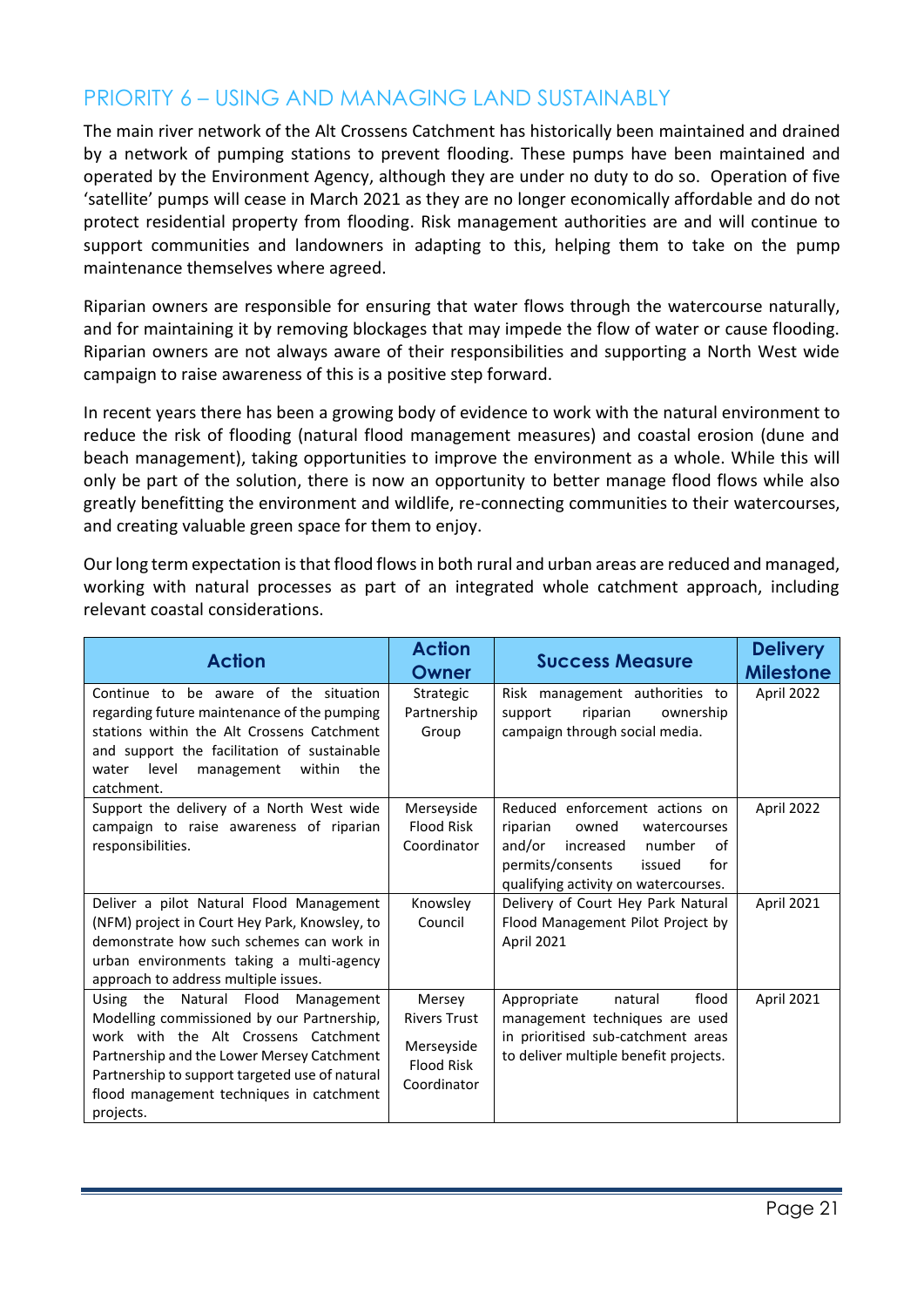### PRIORITY 7 – PUBLIC AWARENESS AND EDUCATION

We want our communities – homeowners, landowners and businesses – to say they understand flood and coastal erosion risk better and are helped to adapt to reduce their fear of flooding or coastal erosion. We will continue to work to increase resilience of those affected by flooding and coastal erosion.

A flagship initiative by the North West RFCC, and supported by our Partnership, was the launch of The Flood Hub website on 5<sup>th</sup> November 2018. The Flood Hub is a one-stop shop for the public, communities, businesses and partners on resilience to flood and coastal erosion risks. Continuing our support in helping to maintain and develop this website is a priority for us.

| <b>Action</b>                                                                                | <b>Action</b><br>Owner           | <b>Success Measure</b>                                          | <b>Delivery</b><br><b>Milestone</b> |
|----------------------------------------------------------------------------------------------|----------------------------------|-----------------------------------------------------------------|-------------------------------------|
| Raise awareness of flood and coastal risks in<br>targeted communities at risk in Merseyside, | Environment<br>Agency            | More homes and businesses are<br>signed up to Flood Warnings in | April 2020                          |
| using the Year of Environment 2019 as an<br>opportunity to do so                             |                                  | targeted communities at risk<br>following<br>community<br>a     |                                     |
|                                                                                              |                                  | engagement exercise delivered<br>by April 2020.                 |                                     |
| Raise awareness of surface water flood risks in                                              | The Flood                        | Pre- and post- surface water                                    | April 2021                          |
| Merseyside and the wider North West through                                                  | Hub, via                         | campaign survey to measure                                      |                                     |
| a social media campaign with support from the                                                | Merseyside                       | awareness of surface water flood                                |                                     |
| Liverpool City Region Combined Authority and                                                 | <b>Flood Risk</b><br>Coordinator | risks                                                           |                                     |
| led by The Flood Hub.<br>Continue to support the maintenance and                             | <b>Risk</b>                      | All Local Authority flooding                                    | April 2021                          |
| development of The Flood Hub website as a key                                                | Management                       | webpages link to The Flood Hub                                  |                                     |
| communication<br>and<br>engagement<br>tool,                                                  | Authorities                      |                                                                 |                                     |
| including the launch of a new Education section                                              |                                  | Develop a Communications Plan                                   |                                     |
| providing up-to-date educational resources                                                   | Merseyside                       | to ensure Merseyside Local                                      |                                     |
| aligned with the National Curriculum                                                         | <b>Flood Risk</b>                | Authorities continue to support                                 |                                     |
|                                                                                              | Coordinator                      | The Flood Hub through social                                    |                                     |
|                                                                                              |                                  | media                                                           |                                     |
|                                                                                              | Merseyside                       | Input into the delivery of the                                  |                                     |
|                                                                                              | <b>Flood Risk</b>                | Education section of The Flood                                  |                                     |
|                                                                                              | Coordinator                      | Hub                                                             |                                     |
| Support regional work to agree standards for                                                 | Risk                             | Adopt community and public                                      | April 2022                          |
| community and public engagement to be                                                        | Management                       | standards,<br>engagement                                        |                                     |
| adopted by our risk management authorities                                                   | Authorities                      | developed through the North                                     |                                     |
| and our Partnership                                                                          |                                  | West RFCC, to ensure this is                                    |                                     |
|                                                                                              |                                  | consistent across Merseyside                                    |                                     |
|                                                                                              |                                  | and the wider North West                                        |                                     |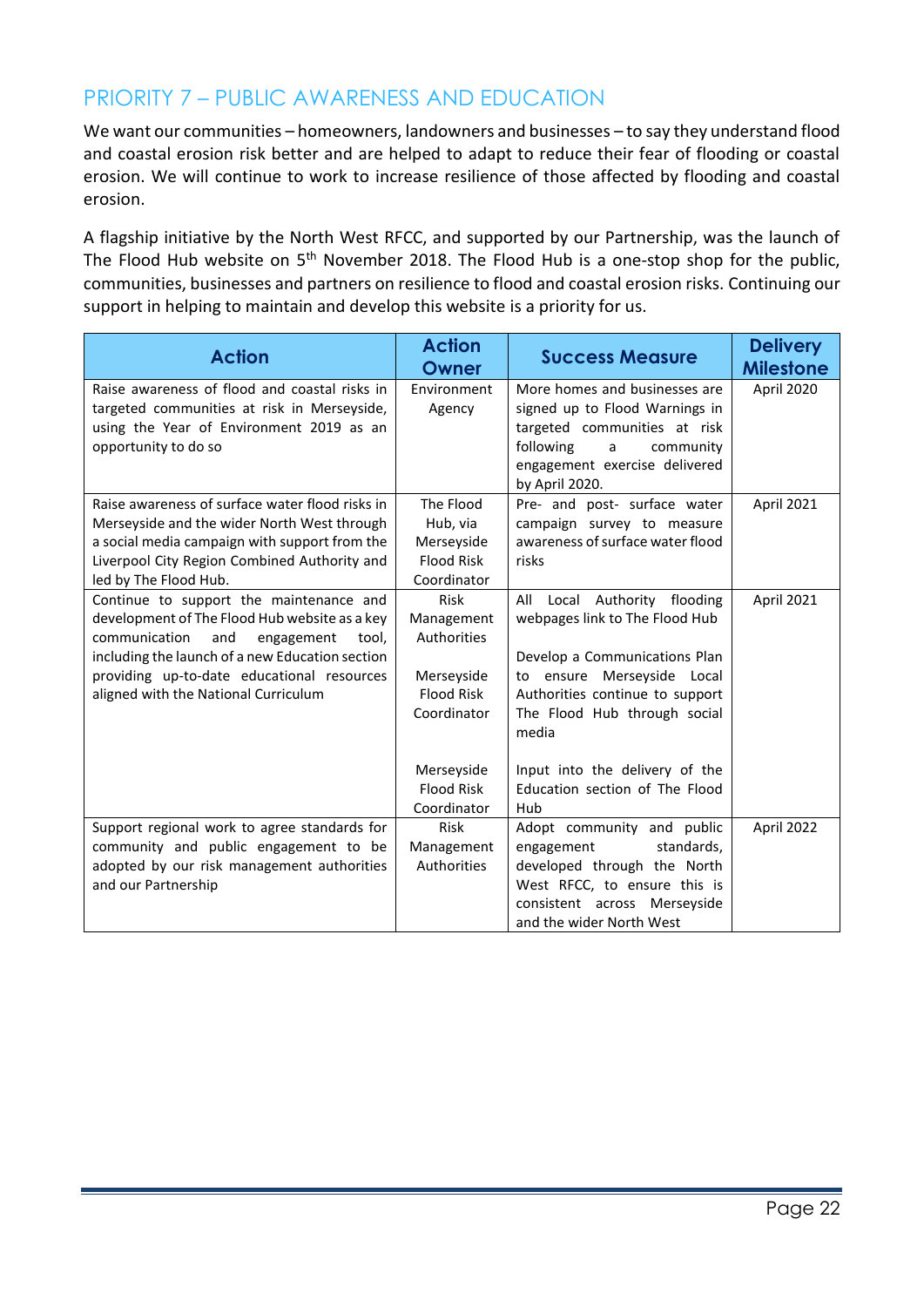### PRIORITY 8 – CONTINUOUS IMPROVEMENT OF OUR PARTNERSHIP

Continuous improvement has and will continue to be at the heart of what we do as a Partnership.

We will continuously improve the way that we work and our delivery our partnership roles and governance.

| <b>Action</b>                                    | <b>Action</b><br>Owner | <b>Success Measure</b>           | <b>Delivery</b><br><b>Milestone</b> |
|--------------------------------------------------|------------------------|----------------------------------|-------------------------------------|
| Produce and monitor progress against an          | Strategic              | The approved Action Plan is in   | December                            |
| annual action plan to support the delivery of    | Partnership            | place at the start of<br>each    | 2021                                |
| this Business Plan                               | Group                  | financial year                   |                                     |
| Hold a Partnership Governance Review in 2021     | Strategic              | Partnership Governance Review    | December                            |
| to 'take stock' and collaboratively identify and | Partnership            | workshop held by December        | 2021                                |
| agree actions to further improve<br>our          | Group and              | 2021                             |                                     |
| Partnership                                      | Merseyside             |                                  |                                     |
|                                                  | Flood Risk             |                                  |                                     |
|                                                  | Coordinator            |                                  |                                     |
| Support and participate in the development of    | Councillors            | political<br>At<br>least<br>one  | April 2021                          |
| the North West RFCC's Local Levy Strategy.       |                        | all<br>representative<br>attends |                                     |
|                                                  |                        | relevant discussions.            |                                     |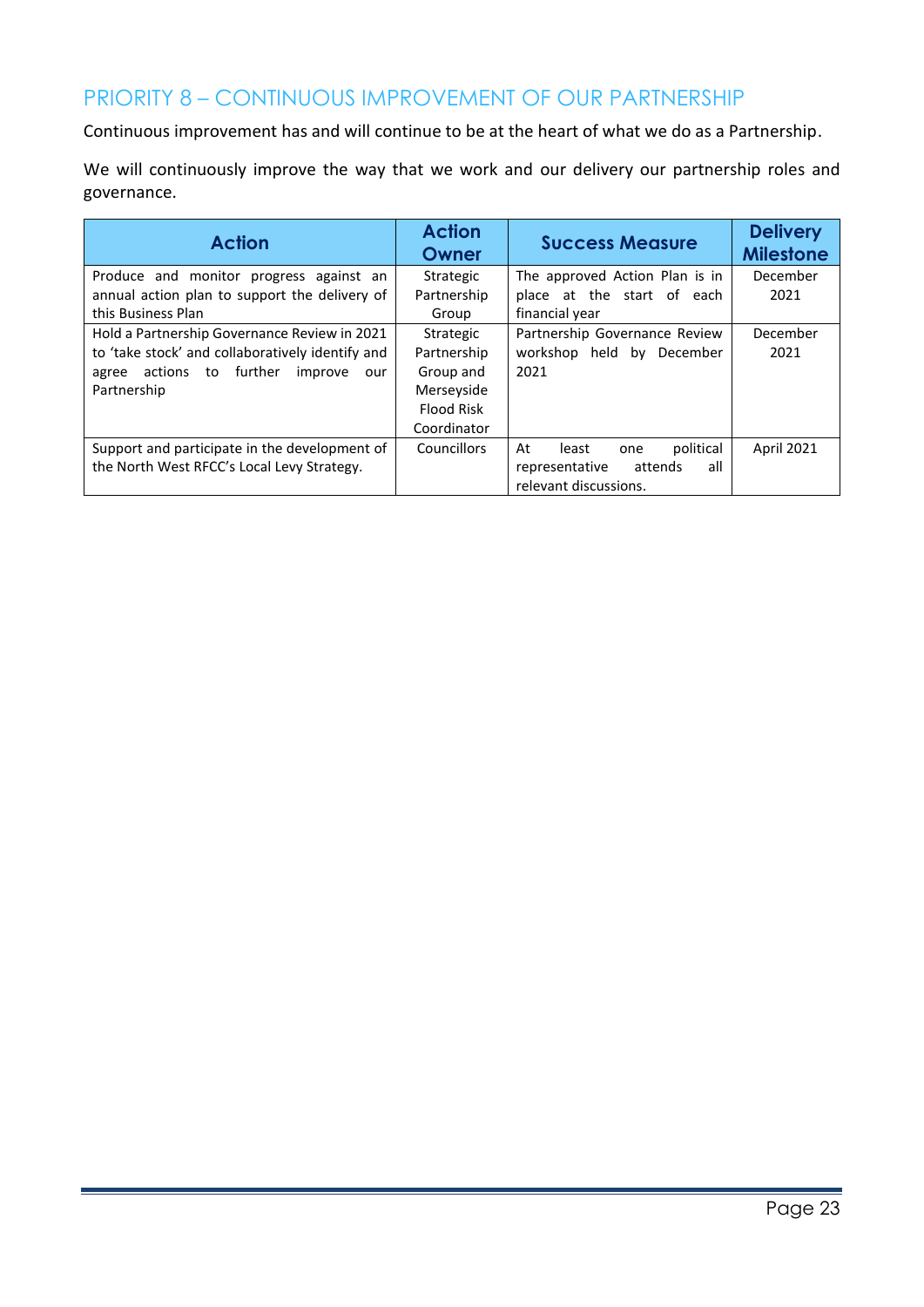# 6. ACTION PLAN & MONITORING OUR **DELIVERY**

#### *DELIVERING AND MONITORING THE DELIVERY OF OUR ACTIONS*

To implement our Business Plan we will deliver our actions over three years; a collated summary of all actions we will complete by April 2022 can be found in Appendix A. As a partnership, we will hold each other and ourselves accountable for the delivery these actions, and therefore, for the delivery of our Business Plan.

At the start of each financial year we will collate, produce and monitor the delivery of 'Annual Action Plans'. Actions within each Annual Action Plan will be decided by the Strategic Partnership Group in the context of the resource available to us, local need, risks and challenges at the time, and delivery timescales set within this Business Plan. The Annual Action Plan will be agreed each March in time for the forthcoming financial year.

Each Annual Action Plan will be published separately as an annex to the Business Plan and will identify action owners, delivery milestones and tangible success measures that our work will deliver.



Progress in delivering the Annual Action Plan will be recorded and reported by the Tactical Officer Group and reported to and monitored by the Strategic Partnership Group through our quarterly Partnership Report. We will also report progress annually to the North West RFCC at the end of each financial year.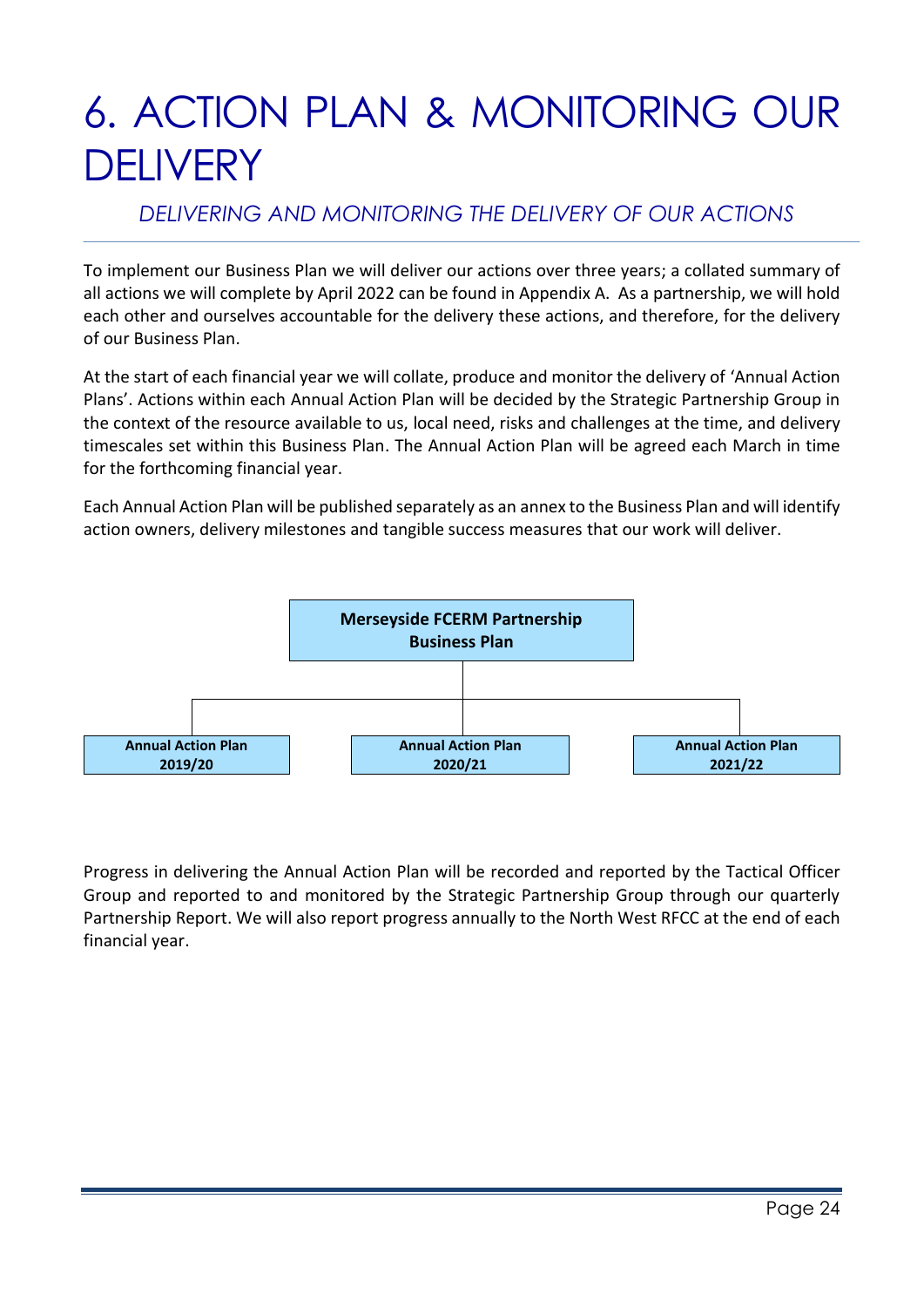# **APPENDIX A:** ACTION PLAN 2019 – 2022

| <b>Priority</b>                                  | <b>Action</b>                                                                                                                                                                                                                                                                                                                                                                                           | <b>Action Owner</b>                         | <b>Success Measure</b>                                                                                                                                                                                                                        | <b>Delivery</b><br><b>Milestone</b>                               |
|--------------------------------------------------|---------------------------------------------------------------------------------------------------------------------------------------------------------------------------------------------------------------------------------------------------------------------------------------------------------------------------------------------------------------------------------------------------------|---------------------------------------------|-----------------------------------------------------------------------------------------------------------------------------------------------------------------------------------------------------------------------------------------------|-------------------------------------------------------------------|
| Investment<br>Programme<br>Delivery              | Review progress of project delivery at each meeting. Issues/barriers to<br>delivery will be advised by officers and the Strategic Partnership will<br>support officers in overcoming issues as appropriate.                                                                                                                                                                                             | <b>Strategic Partnership</b><br>Group       | 2,799 homes are better protected in Merseyside as<br>a result of the 2015 - 2021 investment programme<br>Deliver remainder of the investment programme to<br>efficiency (10%) and partnership contribution (15%)<br>targets                   | Quarterly and<br>all projects to<br>be delivered<br>by April 2021 |
| Investment<br>Programme<br>Delivery              | Conduct quarterly delivery confidence assessments of each project                                                                                                                                                                                                                                                                                                                                       | Merseyside Project<br>Advisor               | Project update to be provided within every<br>Partnership Report.                                                                                                                                                                             | Quarterly and<br>ongoing                                          |
| Accessing<br>Funding for<br>Future<br>Investment | Continue to actively engage with the Liverpool City Region Combined<br>Authority and Local Enterprise Partnership, infrastructure providers<br>(e.g. Merseyrail) and other organisations to incorporate flood and<br>coastal erosion risk as an issue affecting the environment, health and<br>wellbeing, and to support the timely and effective development of<br>place-based schemes and approaches. | <b>Risk Management</b><br>Authorities       | Be recognised by the Liverpool City Region as key<br>partners and an important Partnership to engage<br>with                                                                                                                                  | April 2021                                                        |
| Accessing<br>Funding for<br>Future<br>Investment | Seek to attract new partners and funding for integrated schemes which<br>will reduce flood or coastal erosion risk and provide multiple benefits.<br>Use our evidence base to support discussion to secure additional local<br>investment in FCERM schemes from April 2021 and beyond                                                                                                                   | <b>Risk Management</b><br>Authorities       | For the next phase investment programme from<br>2021, we increase the proportion of investment<br>programme funding coming from non-FCERM<br>Grant-in-Aid sources from the current minimum<br>requirement for the 2015-2021 programme of 15%. | April 2021                                                        |
| Accessing<br>Funding for<br>Future<br>Investment | Develop of a healthy pipeline of future FCERM schemes that will<br>address risks and challenges and deliver multiple benefits, where<br>possible, from 2021                                                                                                                                                                                                                                             | <b>Risk Management</b><br>Authorities       | By April 2021, each Local Authority area has a multi-<br>agency prioritised list of future FCERM schemes that<br>are costed, have funding streams identified and<br>projected delivery dates.                                                 | April 2021                                                        |
| Adaptation to<br>Coastal Change                  | Take steps to better integrate and align coastal matters and coastal<br>governance to our Partnership in 2019/20                                                                                                                                                                                                                                                                                        | Merseyside Flood<br>Risk Coordinator        | Increased coastal presence on the Partnership<br>meeting agendas, as needed, from June 2019<br>onwards                                                                                                                                        | September<br>2019                                                 |
| Adaptation to<br>Coastal Change                  | Understand updates of the Shoreline Management Plan and what they<br>could mean in terms of our approach and adaptation for coastal<br>communities                                                                                                                                                                                                                                                      | Shoreline<br>Management Plan<br>Coordinator | Shoreline Management Plan Coordinator to attend<br>Partnership meetings following key updates of the<br>Shoreline Management Plan                                                                                                             | As required                                                       |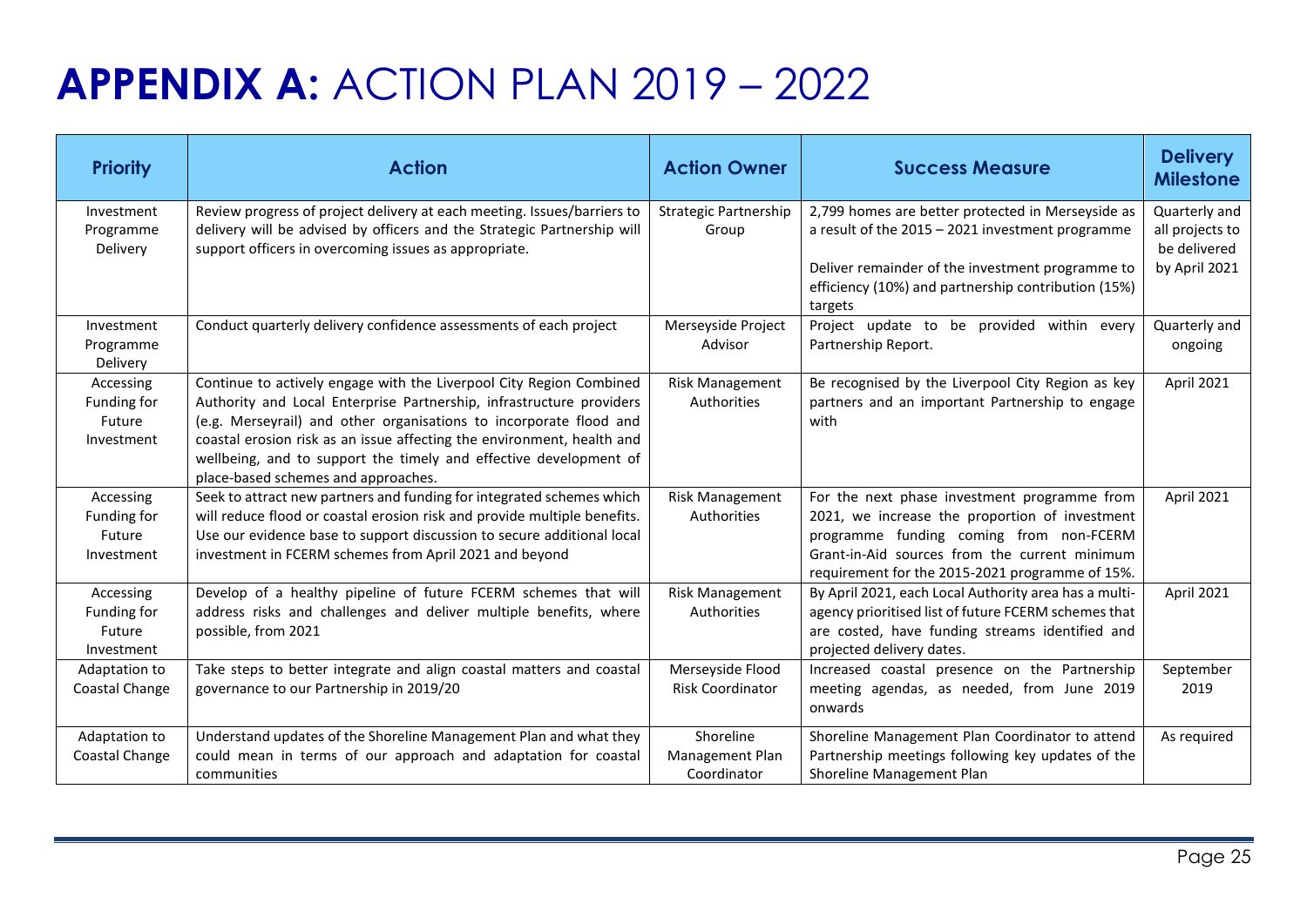| <b>Priority</b>                         | <b>Action</b>                                                                                                                                                                                                                                                                     | <b>Action Owner</b>                                                            | <b>Success Measure</b>                                                                                                             | <b>Delivery</b><br><b>Milestone</b> |
|-----------------------------------------|-----------------------------------------------------------------------------------------------------------------------------------------------------------------------------------------------------------------------------------------------------------------------------------|--------------------------------------------------------------------------------|------------------------------------------------------------------------------------------------------------------------------------|-------------------------------------|
| Adaptation to<br>Coastal Change         | Ensure coastal schemes are included within the future investment<br>programme, as identified in the Wirral Coastal Strategy and Sefton<br>Coast Plan.                                                                                                                             | <b>Wirral Council</b><br>Sefton Council                                        | Coastal projects will be included on the future<br>investment programme in line with coastal<br>management policies.               | April 2021                          |
| Adaptation to<br>Coastal Change         | Coastal authorities to support the launch of the new Coastal Group<br>website is launched, linked to The Flood Hub                                                                                                                                                                | <b>Wirral Council</b><br>Sefton Council                                        | Coastal authorities support the launch of the new<br>Coastal Group website is launched through their<br>webpages and social media. | April 2021                          |
| Addressing<br>Surface Water<br>Flooding | Contribute to the North West RFCC's new Technical Advisory Group to<br>bring together senior officers from the core partners to develop best<br>practice approaches and tools across the whole North West, including<br>addressing surface water flood risk as a key priority     | <b>Wirral Council</b><br>(deputised by Lead Local<br><b>Flood Authorities)</b> | 100%<br>Merseyside<br><b>FCERM</b><br>Partnership<br>representation at the North West RFCC Technical<br><b>Advisory Group</b>      | June 2019<br>onwards                |
| Addressing<br>Surface Water<br>Flooding | Continue to develop an 'all source' flooding evidence base through the<br>Liverpool City Region FCERM Task Group to place surface water flood<br>risk on a level footing with fluvial and coastal flood risk.                                                                     | Liverpool City Region<br><b>FCERM Task Group</b>                               | All source flood risk map for the Liverpool City<br>Region is produced and accessible to all partners                              | April 2020                          |
| Addressing<br>Surface Water<br>Flooding | Deliver Surface Water Management Plans (SWMPs) included in the<br>2015 - 2021 FCERM Investment Programme, and identify further<br>studies needed beyond 2021.                                                                                                                     | <b>Wirral Council</b><br>Sefton Council<br>Knowsley Council                    | Delivery of Surface Water Management Plans<br>(SWMPs) within the 2015 - 2021 FCERM Investment<br>Programme.                        | April 2021                          |
| Addressing<br>Surface Water<br>Flooding | Review Local Flood Risk Management Strategies and Merseyside<br>elements of the North West Flood Risk Management Plan to ensure we<br>continue to manage and reduce local flood risks in the most locally<br>appropriate way, taking into account the new National FCERM Strategy | Lead Local Flood<br>Authorities                                                | All Local Flood Risk Management Strategies are<br>reviewed by April 2022                                                           | April 2022                          |
| <b>Climate Resilient</b><br>Development | All Merseyside Local Authorities will adopt the SuDS pro-forma to<br>require a consistent level of information and approach to SuDS for<br>major planning applications.                                                                                                           | <b>Wirral Council</b><br>Liverpool City<br>Council                             | SuDS pro-forma is adopted by all Merseyside Local<br>Authorities by April 2020                                                     | April 2020                          |
| <b>Climate Resilient</b><br>Development | Be represented on the North West RFCC's SuDS Task Group to work<br>with United Utilities in ensuring planning (development management)<br>processes are ready for water industry adoption of Sustainable<br>Drainage Systems in April 2020.                                       | Participating Local<br>Authorities                                             | A minimum of one Merseyside representative<br>attends the SuDS Task Group                                                          | April 2020                          |
| <b>Climate Resilient</b><br>Development | Review Flood Risk Asset Registers by April 2022 to ensure they capture<br>new flood risk assets.                                                                                                                                                                                  | Lead Local Flood<br>Authorities                                                | Flood Risk Asset Registers are reviewed, improved<br>and better linked to the development process                                  | April 2022                          |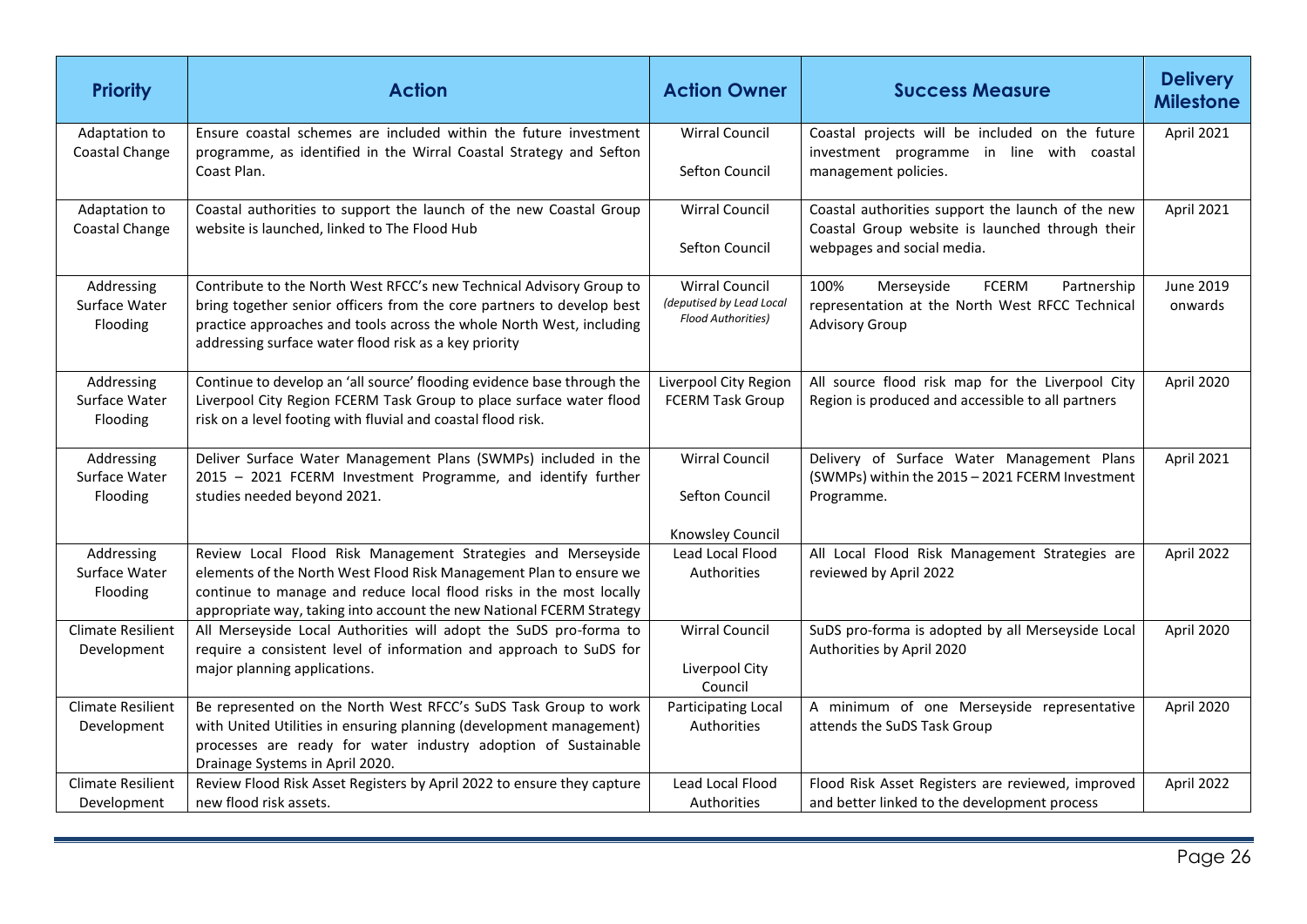| <b>Priority</b>                                  | <b>Action</b>                                                                                                                                                                                                                                                            | <b>Action Owner</b>                                                | <b>Success Measure</b>                                                                                                                                                             | <b>Delivery</b><br><b>Milestone</b> |
|--------------------------------------------------|--------------------------------------------------------------------------------------------------------------------------------------------------------------------------------------------------------------------------------------------------------------------------|--------------------------------------------------------------------|------------------------------------------------------------------------------------------------------------------------------------------------------------------------------------|-------------------------------------|
| <b>Climate Resilient</b><br>Development          | Support the development of appropriate SuDS policies and guidance<br>within emerging planning documents, including in Local and<br>Neighbourhood Plans, Supplementary Planning Documents and<br>Guidance, and Masterplans.                                               | Lead Local Flood<br>Authorities                                    | Adoption of appropriate SuDS policies within the<br>local planning framework, either through the Local<br>Plan and / or a Supplementary Planning Documents<br>/ Guidance           | April 2022                          |
| <b>Climate Resilient</b><br>Development          | Work with the Liverpool City Region Combined Authority to understand<br>risk and increase resilience to flooding on the Key Route Network and<br>to Growth Sites.                                                                                                        | Liverpool City Region<br><b>FCERM Task Group</b>                   | Workshop(s) held to support the identification of<br>actions to build flood resilience into the Key Route<br>Network and Growth Sites                                              | April 2021                          |
| <b>Climate Resilient</b><br>Development          | Ensure an appropriately worded policy covering flood and coastal<br>erosion matters is included within the Metro Mayor's Spatial<br>Development Strategy for the Liverpool City Region                                                                                   | <b>Risk Management</b><br>Authorities                              | Flood and coastal risk management is included<br>within the Liverpool City Region Spatial<br>Development Strategy and is acknowledged by the<br>City Region as a key climate risk. | December<br>2020                    |
| <b>Climate Resilient</b><br>Development          | Support the development of a Natural Capital Accounting approach for<br>the Liverpool City Region, ensuring flood and coastal matters and<br>included and can be valued.                                                                                                 | <b>Environment Agency</b>                                          | Natural Capital Accounting approach for the<br>Liverpool City Region take account of flood and<br>coastal benefits.                                                                | April 2020                          |
| <b>Climate Resilient</b><br>Development          | Support the appointment of a specialist in development and planning<br>for the North West RFCC who can help to bring together the aims of<br>risk management authorities with those of planners, transport planners<br>and infrastructure providers                      | Strategic Partnership<br>Councillors                               | A Development representative is appointed onto<br>the North West RFCC                                                                                                              | December<br>2019                    |
| Using and<br><b>Managing Land</b><br>Sustainably | Continue to be aware of the situation regarding future maintenance of<br>the pumping stations within the Alt Crossens Catchment and support<br>the facilitation of sustainable water level management within the<br>catchment.                                           | <b>Strategic Partnership</b><br>Group                              | Risk management authorities to support riparian<br>ownership campaign through social media.                                                                                        | April 2022                          |
| Using and<br>Managing Land<br>Sustainably        | Support the delivery of a North West wide campaign to raise awareness<br>of riparian responsibilities.                                                                                                                                                                   | Merseyside Flood<br><b>Risk Coordinator</b>                        | Reduced enforcement actions on riparian owned<br>watercourses and/or increased number of<br>permits/consents issued for qualifying activity on<br>watercourses.                    | April 2022                          |
| Using and<br>Managing Land<br>Sustainably        | Deliver a pilot Natural Flood Management (NFM) project in Court Hey<br>Park, Knowsley, to demonstrate how such schemes can work in urban<br>environments taking a multi-agency approach to address multiple<br>issues.                                                   | Knowsley Council                                                   | Flood<br>Delivery of Court Hey Park Natural<br>Management Pilot Project by April 2021                                                                                              | April 2021                          |
| Using and<br><b>Managing Land</b><br>Sustainably | Using the Natural Flood Management Modelling commissioned by our<br>Partnership, work with the Alt Crossens Catchment Partnership and the<br>Lower Mersey Catchment Partnership to support targeted use of<br>natural flood management techniques in catchment projects. | <b>Mersey Rivers Trust</b><br>Merseyside Flood<br>Risk Coordinator | Appropriate natural flood management techniques<br>are used in prioritised sub-catchment areas to<br>deliver multiple benefit projects.                                            | April 2021                          |